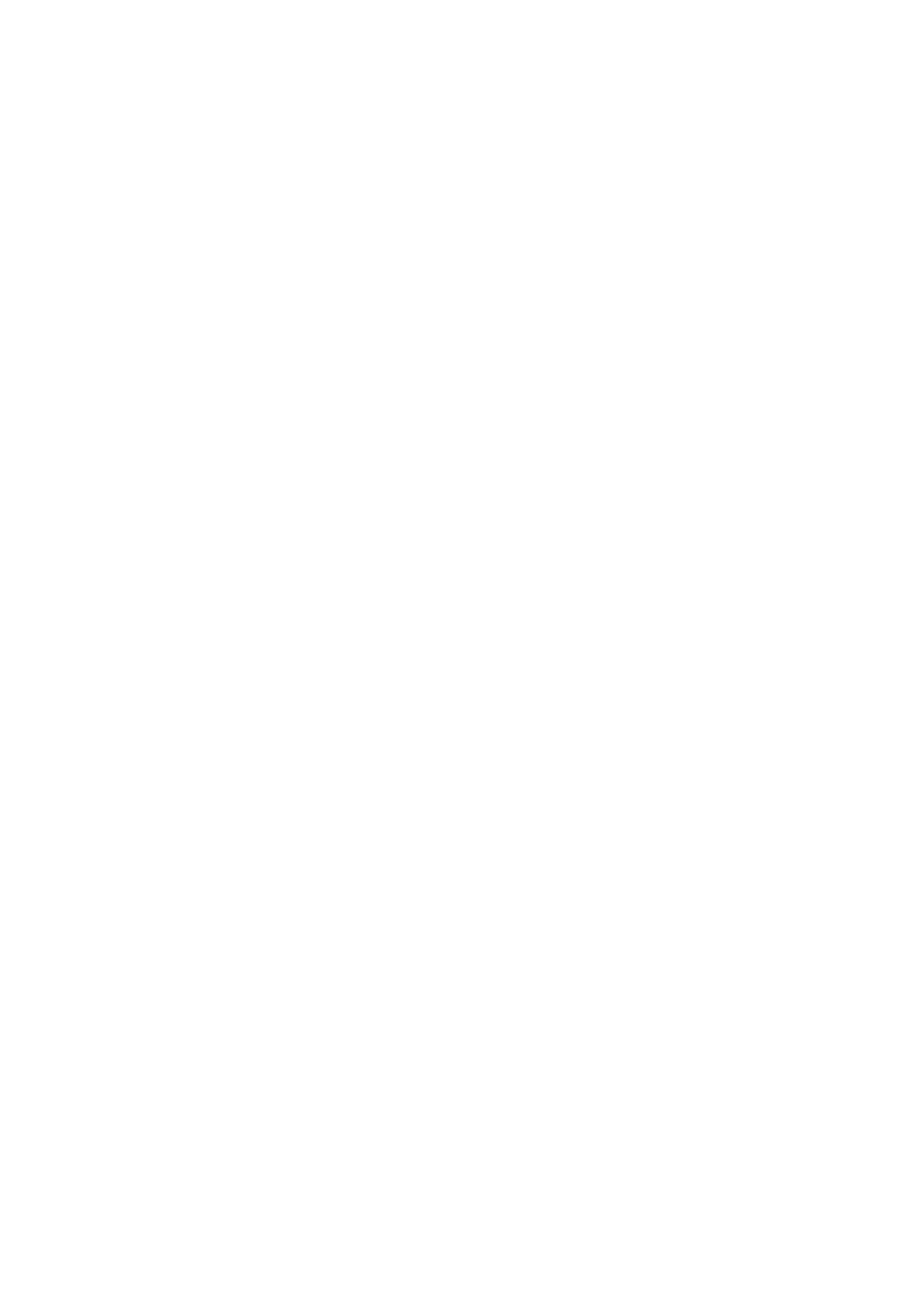**Page**

# **CONTENTS**

|                  | <b>Abstract</b>                                                                                                | $\mathbf{i}$   |
|------------------|----------------------------------------------------------------------------------------------------------------|----------------|
|                  | <b>Acknowledgements</b>                                                                                        | $\mathbf{i}$   |
|                  | List of tables                                                                                                 | iv             |
|                  | <b>Acronyms</b>                                                                                                | iv             |
| $\mathbf{1}$     | <b>INTRODUCTION</b>                                                                                            | $\mathbf{1}$   |
| $\boldsymbol{2}$ | THE AGRICULTURAL SETTING                                                                                       | $\mathbf{1}$   |
| 3                | THE IPM PROJECT<br>The technologies<br>Promotion strategies                                                    | $\overline{2}$ |
| 4                | <b>TECHNOLOGY UPTAKE</b><br>The adoption study<br>Technology utilisation<br>Impact                             | 5              |
| 5                | <b>CHALLENGES</b><br>The project approach to IPM<br>The goal of self-sufficiency<br>Local enterprise promotion | 8              |
| 6                | <b>POSSIBLE SOLUTIONS</b><br>A coordinated approach<br>Support to the biopesticide industry                    | 11             |
| 7                | <b>CONCLUSIONS</b>                                                                                             | 13             |
|                  | <b>REFERENCES</b>                                                                                              | 14             |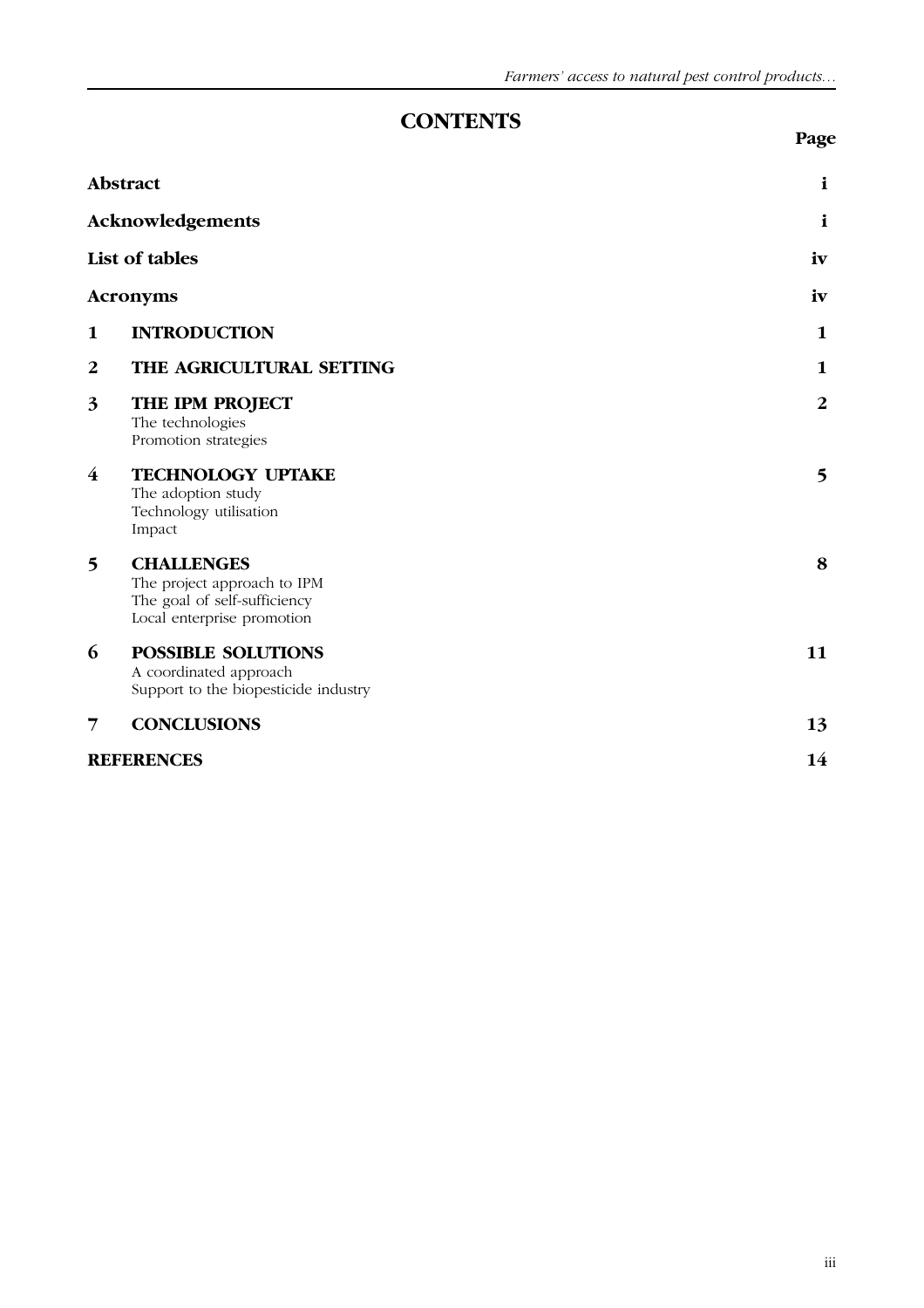# **Tables**

| Table 1 | Farm characteristics in the two study areas                      | -2                       |
|---------|------------------------------------------------------------------|--------------------------|
| Table 2 | Pesticide use in the two research areas                          | 3                        |
| Table 3 | Knowledge and practices of NPV users                             | 6                        |
| Table 4 | The effect of IPM participation on pesticide use in Mahboobnagar |                          |
| Table 5 | The effect of IPM participation on pesticide use in Guntur       | $\overline{\phantom{a}}$ |
| Table 6 | Opinions about pesticides and biocontrol products, Mahboobnagar  | 8                        |
| Table 7 | Opinions about pesticides and biocontrol products, Guntur        | 8                        |
|         |                                                                  |                          |

# **Acronyms**

| <b>DIPMP</b> | Development of an IPM Programme for the Management of Pulse Pests in Southern Asia |
|--------------|------------------------------------------------------------------------------------|
| $\Gamma$     | Donastroget of Aggination                                                          |

- DOA Department of Agriculture<br>FFS Farmer Field Schools
- FFS Farmer Field Schools<br>ICRISAT International Crops R International Crops Research Institute for the Semi Arid Tropics
- IFAD International Fund for Agricultural Development
- IPM Integrated Pest Management<br>NGO Non-Governmental Organisa
- Non-Governmental Organisation
- NSKE Neem Seed Kernal Extract<br>NPV Nucleopolyhedrovirus
- NPV Nucleopolyhedrovirus<br>RARS Regional Agricultural I
- RARS Regional Agricultural Research Station<br>REEDS Research in Environment, Education as
- Research in Environment, Education and Development Society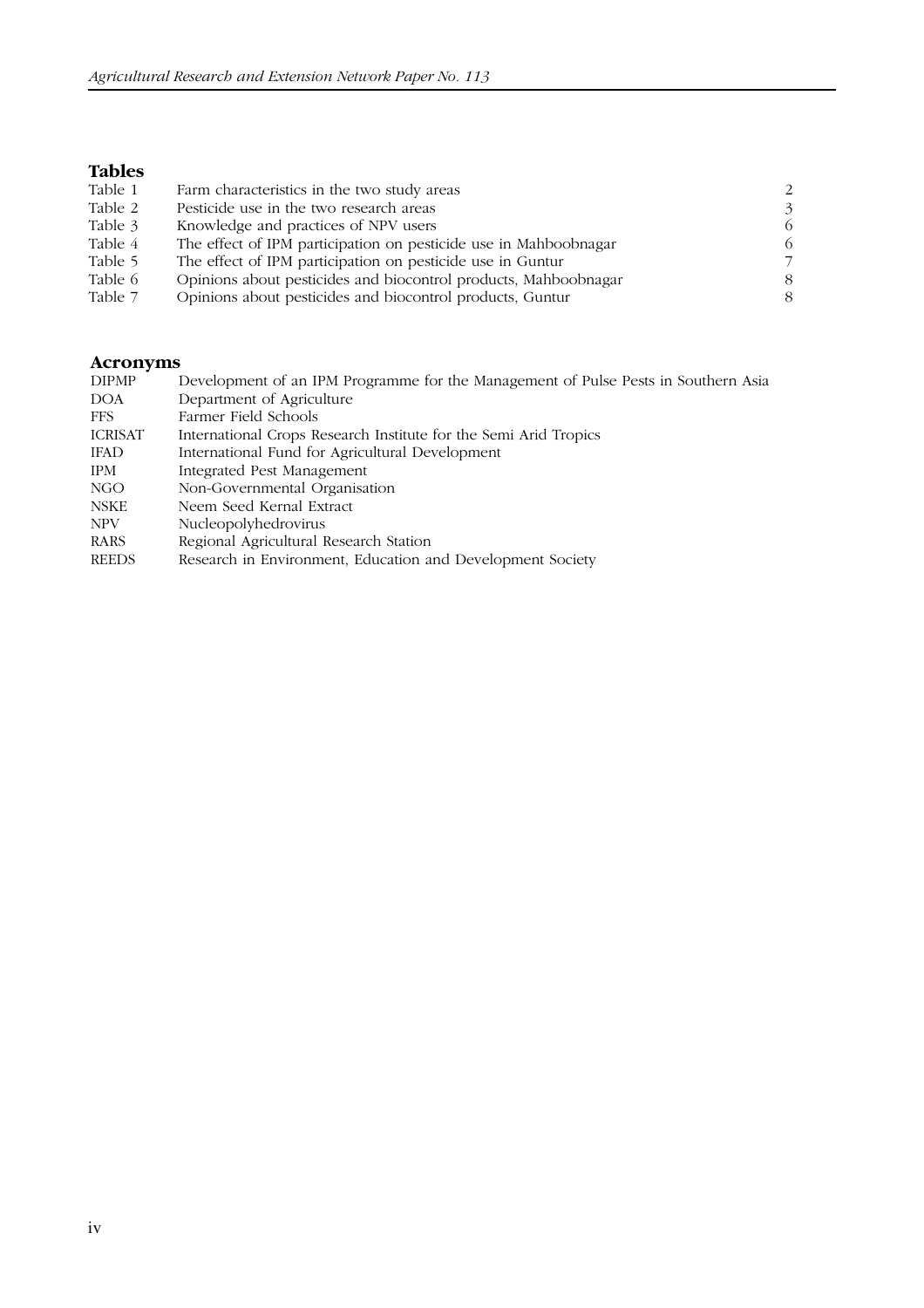## **FARMERS' ACCESS TO NATURAL PEST CONTROL PRODUCTS: EXPERIENCE FROM AN IPM PROJECT IN INDIA Robert Tripp and Arif Ali**

## **1 INTRODUCTION**

The use of broad-spectrum chemical pesticides is responsible for significant ecological damage, serious human health problems, and spiralling costs of production. Alternative pest control methods are often described as integrated pest management (IPM), although this term encompasses a wide range of strategies and technologies. It is generally acknowledged that an acceptable solution to the problem of pesticide misuse must include policy change, the establishment of knowledge-intensive and farmer-based approaches to pest management, and the utilisation of novel pest control techniques (Mumford and Stonehouse, 1994; Kenmore, 1996; Schillhorn van Veen et al., 1997).

This paper examines one part of the challenge of improving pest management practices, the introduction of new pest control inputs. IPM strategies are often based on the use of microbial pesticides, pest predators, or natural products narrowly targeted to control specific pests and with fewer health and environmental problems than most conventional pesticides. There are several attractive alternatives which are the subject of research, and some have already been incorporated in commercial agriculture (Marrone, 1999; Dent and Waage, 1999). Besides their safety and specificity, some of these natural products offer an additional advantage of allowing farmers to maintain or produce their own pest control products, rather than depending on outside markets. But these products present several challenges as well. First, their mode of action is often distinct from that of conventional pesticides, and farmers must learn to appreciate the differences. In addition, many natural pest control products are less stable than chemical pesticides and thus require particular care in manufacturing and distribution. Some of these problems can be addressed by more decentralised production, and this is linked to the principal issue addressed in this paper. What is the most appropriate scale and level of production for natural pest control products in order to ensure widespread adoption? Should they be the subject of farm-level or village-level production, or should they be provided by commercial firms?

The answers to these questions will vary according to the particular biocontrol product and the local farming and market conditions. The answers also depend on farmers' resources and their understanding of biological processes. This paper addresses these issues by examining two products that are part of an IPM project in India. The emphasis in the Indian case is on selfsufficiency, at either the farm or village level. We examine the degree to which this is an adequate strategy for the products in question.

The paper begins by describing the agricultural setting in which the IPM project takes place. The project focuses on pest control in pigeonpea (*Cajanus cajan*), one of the most important pulse crops in India's semi-arid regions. The paper then turns to describe a particular IPM project, the control products that were promoted, and the methods used to reach farmers. We then summarise the results of a small study that looked at the uptake of these new technologies; we look at who used the new products and examine the impact of adoption on other pest control practices. The next section discusses the implications of our findings, particularly for the challenge of identifying an appropriate strategy for the provision of innovative pest control products. This is followed by suggestions for improving IPM strategies and concluding remarks.

#### **2 THE AGRICULTURAL SETTING**

Pigeonpea is an important pulse crop in India, where it is grown on more than three million hectares, mostly in the semi-arid regions. Although it has traditionally been grown without chemical pesticides, the situation has changed rapidly in many parts of the country in the past decade. The widespread availability of broadspectrum pesticides has encouraged their use on pigeonpea. Although these products were initially effective, their extensive use on many crops has caused the emergence of pesticide resistance in some insects, leading to further escalation in the range and frequency of pesticide application. The pesticide industry is well developed in India and both large and small companies vigorously promote their products for a wide range of crops. The use of high amounts of pesticide on pigeonpea is particularly worrying because the crop is often a mainstay of some of the poorest agricultural households, who are particularly likely to suffer adverse health and economic consequences.

Although pigeonpea is affected by several pests, by far the most serious in the area of our study is the pod borer (*Helicoverpa armigera*). The pod borer moths lay their eggs on the plant, the hatched larvae feed on the buds and flowers, and as they grow they begin to attack the pods and seeds. The life cycle is little more than a month, so several generations of pod borer can attack the developing pigeonpea crop (Reed and Lateef, 1990). This is not only an important pest of pigeonpea but also causes serious yield losses in other pulses, cotton and other crops.

Our study looked at pigeonpea pest management in two contrasting areas of the state of Andhra Pradesh. The areas were chosen because they were included in an important IPM project featuring the introduction of natural pest control products.

Part of our study focused on five villages in Mahboobnagar District. This site was chosen because it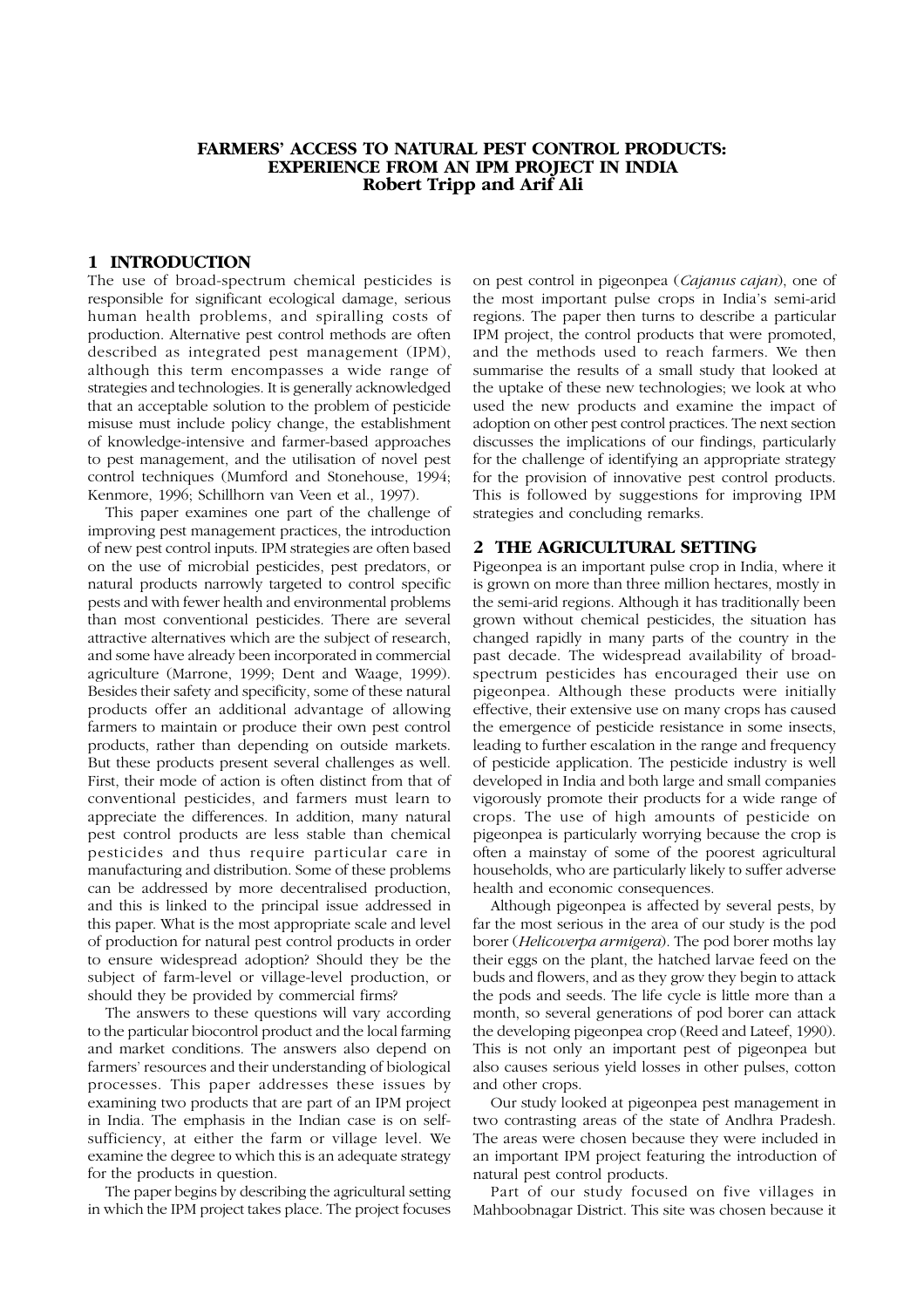is typical of a broad area of the Telangana region of the Deccan Plateau, with relatively poor soils and uncertain rainfall. The majority of agricultural production in the area is based on dryland crops, particularly sorghum, maize, pulses (principally pigeonpea) and groundnut. Some farmers have access to tubewells for irrigating a portion of their farms, mostly for growing rice. The area is characterised by high levels of rural poverty, and farm yields and incomes are low. Prior to Independence most of this region was part of Hyderabad State, administered by the Nizam of Hyderabad, and its quasifeudal organisation allowed little scope for agricultural innovation (Reddy, 1987).

The other part of our study was carried out in two villages in Guntur District, approximately 30km southwest of the town of Guntur. This is part of coastal Andhra Pradesh and represents a sharp contrast to Mahboobnagar. Guntur is one of the more advanced agricultural districts in Andhra Pradesh, and many farmers have access to canal irrigation. Although the study area has relatively little irrigation, it is still characterised by highly commercial agriculture, based on crops such as cotton, chilli, and soybeans. A significant minority of farmers grow pigeonpea. The area has been a centre of dynamic smallholder commercial agriculture for more than a century (Satyanarayana, 1990).

In the Mahboobnagar villages, 87% of the farmers said that pigeonpea was either their first or second most important source of crop income. In Guntur, many farmers do not grow pigeonpea, but we only interviewed those who had grown the crop in the past season. For the Guntur farmers who grew pigeonpea, 62% said that it was their first or second most important cash crop.

Table 1 presents an overview of the farmers and their practices. In the Mahboobnagar villages about half of the pigeonpea is planted as a monocrop and the rest is sown with green gram or groundnut. (In some other areas of Telangana pigeonpea is intercropped with sorghum or maize.) The Mahboobnagar farmers cropped an average of a little more than one ha of pigeonpea. Many of these farmers are illiterate and the average level of education is quite low.

In Guntur, the pigeonpea farmers generally used an intercrop of soybean, maize or other crops. Table 1 shows that the farm sizes are generally larger and the educational level is higher than in Mahboobnagar.

When survey farmers were asked to identify their major problem in pigeonpea production, 76% in Mahboobnagar and 44% in Guntur said pest damage. Drought was named as the major problem by 24% of the Mahboobnagar farmers and 56% of those in Guntur; most of these farmers identified pest damage as their second most pressing production problem. In Mahboobnagar, 92% of the farmers said that pigeonpea was either the first or second most important source of their pesticide expenses; the equivalent figure for Guntur was 61%. All farmers in both areas identified pod borer as the most important pigeonpea pest.

 Pest control practices vary somewhat between the two study areas. Table 2 shows that farmers in Guntur use a wider array of pesticides. (They also are more likely to use these same pesticides on other crops.) Organophosphates are the most common type of product used in Guntur, while organochlorines (principally endosulfan) are the most common type of pesticide used by pigeonpea farmers in Mahboobnagar. The majority of farmers in both areas obtain pesticides on credit, although the proportion is higher in Guntur. In the majority of cases (in both areas) credit is obtained from the pesticide shop in the village or a nearby town. Only in a few cases did farmers report obtaining credit through a commission agent (who purchases pigeonpea at harvest).

The pesticides are applied with hand pumps in Mahboobnagar and motorised sprayers or tractormounted equipment in Guntur. Only a minority of the Mahboobnagar farmers own their sprayers, while the majority of the Guntur farmers using motorised sprayers own the equipment. Despite the wider range of pesticides used in Guntur, the number of pesticide applications in Guntur and Mahboobnagar is roughly equivalent, averaging about four times (Table 2). This average masks considerable variation, however, and a farmer's number of pesticide applications depends on the severity of pest attack and the status of the crop. In Guntur, farmers may have applied less pesticide in 2000 than in 1999 because it was a particularly dry year.

# **3 THE IPM PROJECT**

# **The technologies**

The study was done in conjunction with the project, 'Development of an IPM Programme for the Management of Pulse Pests in Southern Asia' (DIPMP). The project received financial assistance from the International Fund for Agricultural Development (IFAD) – and was coordinated by the International Crops Research Institute

|                          |                              | Table T Farm Characteristics in the two study areas        |                              |                                        |                                |              |
|--------------------------|------------------------------|------------------------------------------------------------|------------------------------|----------------------------------------|--------------------------------|--------------|
| Area                     | Month of sowing<br>pigeonpea | Intercrop                                                  | Total pigeonpea<br>area (ha) | Total farmed area,<br>kharif 2000 (ha) | Farmers' years<br>of education | Farmers' age |
| Mahboobnagar<br>$(N=50)$ | June                         | Monocrop $(47%)$<br>Green gram $(42\%)$<br>Groundnut (11%) | 1.1                          | 2.1                                    | 2.4                            | 44.3         |
| Guntur<br>$(N=29)$       | July                         | Soybean $(38%)$<br>Maize $(43\%)$<br>Other $(19\%)$        | 3.2                          | 5.1                                    | 8                              | 43.6         |

# **Table 1 Farm characteristics in the two study areas**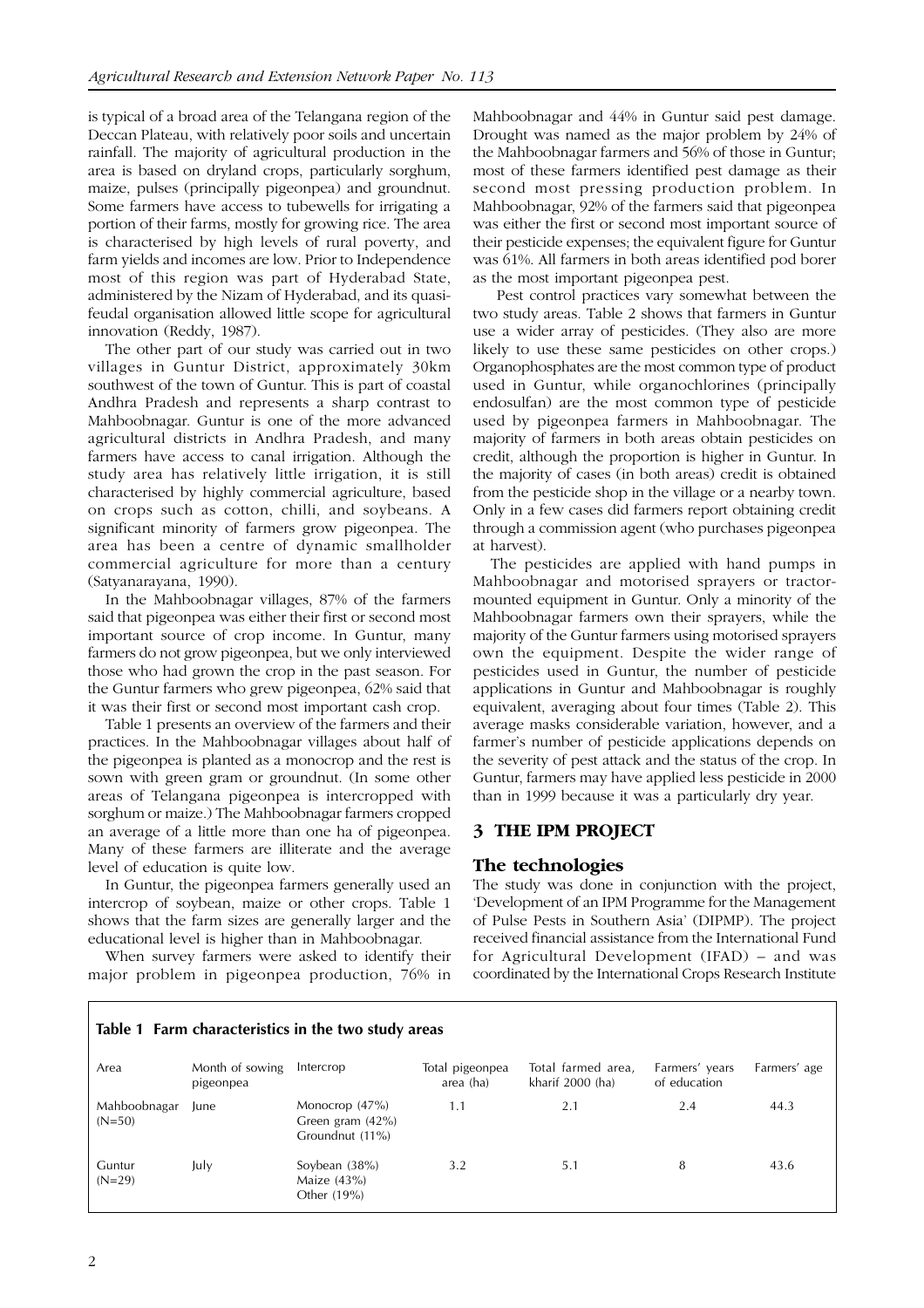for the Semi-Arid Tropics (ICRISAT). Although the project involved pulse crop management in several countries, our study only looked at activities related to pigeonpea in the state of Andhra Pradesh. The project responded to the problem of pulse farmers' growing dependence on chemical pesticides as well as evidence of an increase in pesticide resistance for several major insects. The project sought to identify the most appropriate IPM strategies; to devise effective ways of testing, validating and demonstrating them on-farm; and to motivate farmers to adopt them. In the case of bio-pesticides that were not readily available in the market, the project helped organise local production strategies.

The DIPMP refined and promoted a wide range of technologies for pigeonpea management. These include the natural pest control products described below, other techniques for controlling pod borer (especially shaking the pigeonpea plants to dislodge the larvae and the installation of bird perches to attract insectiverous birds), and the use of pheromone traps to monitor pest levels to help plan control strategies. In addition, the project tolerated the judicious use of recommended chemicals in instances where other techniques for insect control were unsatisfactory. Finally, the project provided recommendations on seed treatment, fertilisation and weed management, as well as facilitating access to seed of several new varieties of pigeonpea.

Although the DIPMP was involved in a wide range of activities, this paper concentrates on the introduction and utilisation of two products, neem seed kernel extract and nucleopolyhedrovirus.

#### *Neem seed kernel extract (NSKE)*

Various products of the neem tree (*Azadirachta indica*) have long been utilised for pest control in traditional farming communities; dried neem leaves or neem leaf infusion are used for grain storage, for instance (Ahmed and Grainge, 1986). Neem provides a mixture of biologically active compounds with antifeedant, growth regulatory, repellent, hormonal or pesticidal properties (ibid.).

The DIPMP promoted the use of NSKE. This is prepared by collecting the neem fruits when they fall at the beginning of the rainy season (April–May). The fruits are soaked for several days in order to separate the seed. The seed is dried and shelled to leave the kernels. The kernels are soaked in water and crushed on a grinding stone or with a simple electrical grinder. The resulting paste is put in a cloth bag, soaked for several

|                          | Table 2 Pesticide use in the two research areas*                |                                    |                                    |
|--------------------------|-----------------------------------------------------------------|------------------------------------|------------------------------------|
| Area                     | Number of<br>different<br>pesticides used                       | Number of<br>applications,<br>2000 | Number of<br>applications,<br>1999 |
| Mahboobnagar<br>$(N=50)$ | 1.6                                                             | 3.8                                | 3.7                                |
| Guntur<br>$(N=29)$       | 3.6                                                             | 4                                  | 4.9                                |
|                          | * These figures are for all farmers, including IPM participants |                                    |                                    |

hours and then squeezed in water to produce a milky suspension. This suspension is filtered through a cloth, mixed with a small amount of detergent, and used to spray on the pigeonpea crop. NSKE is particularly recommended for spraying when the pigeonpea crop begins to flower, in order to discourage the feeding and egg-laying of the pod borer and other pests.

Although it is possible to prepare NSKE at the household level, there are several impediments. The preparation takes a certain amount of time and labour. Grinding the kernels is perhaps the most problematic aspect of the preparation, particularly because women object to the strong odour the neem imparts to the grinding stone. The collection of the neem fruits must be done at a time when land preparation and other tasks are being performed. In addition, some planning is required; the seed or kernels are usually stored for several months until the extract is needed (September– October) because their biological activity is relatively short-lived. In addition, neem trees are more prevalent in some areas than in others.

A number of non-governmental organisations (NGOs) have addressed these problems by encouraging the establishment of village-level NSKE production facilities, often organised by women's groups. Such groups may be given a small electrical grinder and they provide custom grinding for farmers who have collected neem kernels.

There are also many commercial neem products available on the market, including various types of neem oil, from a wide range of manufacturers. The government has attempted to promote these products (because they are environmentally benign) and the Andhra Pradesh Department of Agriculture (DOA) sometimes provides farmers access to subsidised neem oil.

#### *Nucleopolyhedrovirus (NPV)*

NPVs are a type of virus commonly found in insects. Ingestion of the virus by the target insect leads to infection in the mid-gut cells, which is followed by secondary viral replication in other cells, causing death (Winstanley and Rovesti, 1993).

An NPV specific to the pod borer has been identified (*H. armigera* NPV or Hear NPV). This NPV can be reproduced and maintained at the farm level, but it is also produced commercially. It is possible for an individual farmer to prepare NPV, after initial access to a virus preparation. The farmer must collect the dead larvae which have ingested the virus; approximately 500 larvae are needed to prepare enough NPV solution for 0.5 ha of pigeonpea. The dead larvae can be ground on a stone, crushed in water, and the filtered decoction can be diluted to give the appropriate concentration. Such a preparation can be kept for up to a year if it is stored in the dark in a cool place. NGOs provide instruction and advice on farm-level NPV production, and the DOA also promotes local-level NPV production.

The unpleasant task of grinding hundreds of dead and decaying larvae, as well as problems in collecting the larvae and storing the solution, suggest that a more centralised approach to NPV production is required. The DIPMP has helped several NGOs to establish NPV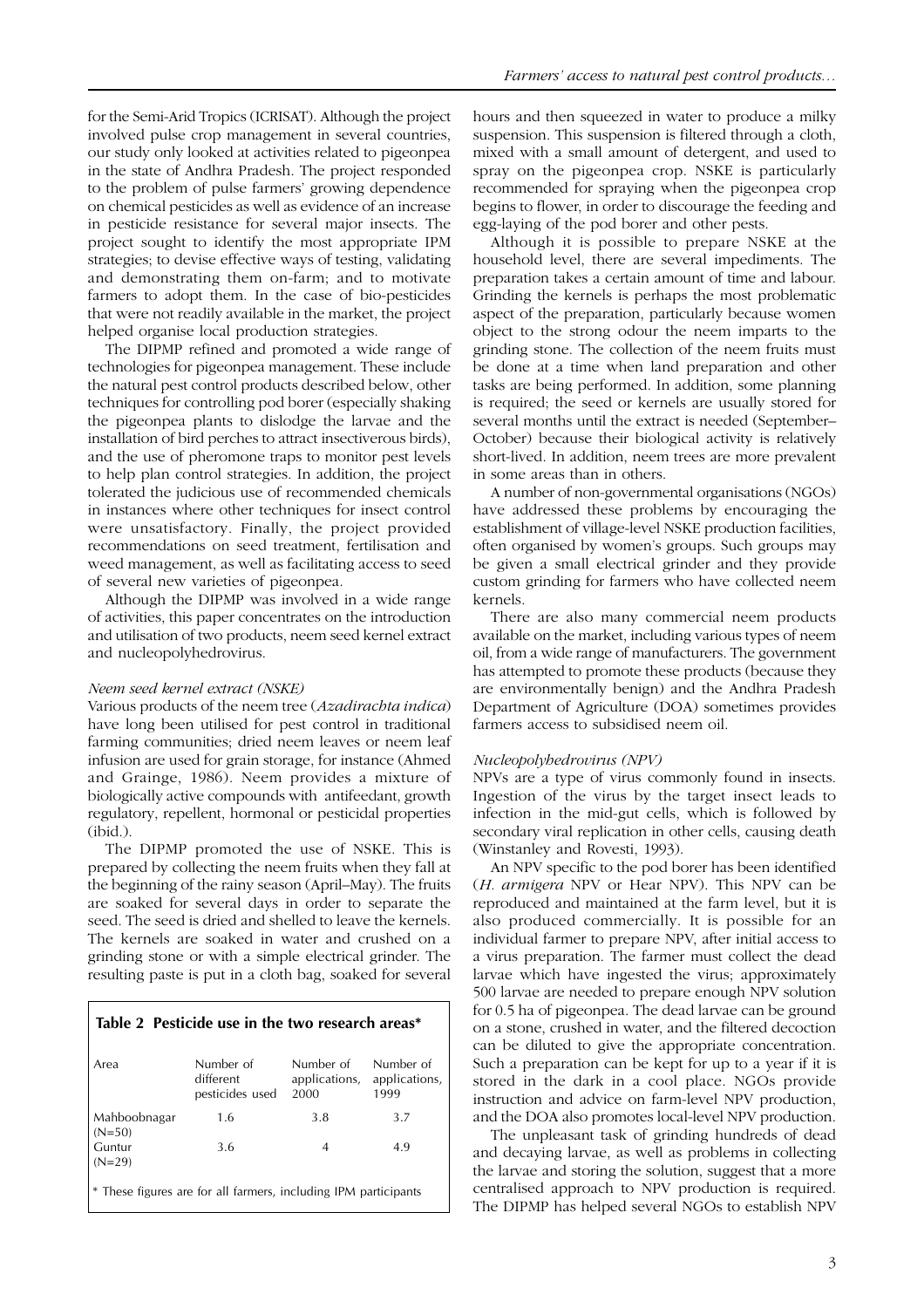production units. The requisite equipment was also supplied to a farmers' club in Guntur. In the local NPV production strategy, farmers collect healthy larvae from their fields. These should be fairly well developed (third or fourth instar). Because of their voracious appetites and cannibalistic tendencies, the larvae must be kept separate. They are placed in specially designed plastic trays (not unlike those used for making ice cubes in a freezer); one larva and a chickpea soaked in virus solution are placed in each compartment. The larvae are allowed to feed on the infected chickpea and the virus develops; after five days dead larvae are removed and placed in a blender. The resultant liquid is filtered through muslin and centrifuged. The sediment (containing the virus) is retained, diluted to the appropriate concentration and stored in a refrigerator until use. The DIPMP provided the trays, food blender, centrifuge and a small refrigerator for local NPV units.

Because the virus is sensitive to UV radiation, farmers are instructed to spray the NPV suspension late in the afternoon. Farmers must also understand that the virus works more slowly than chemical pesticides and that they should not expect to see the effects until about four days after spraying.

Various NPVs have been used in specific circumstances for commercial agriculture in several industrialised and developing countries. NPV is produced commercially by a number of firms in India (Grzywacz and Warburton, 1999). Most of these commercial products are sold to government agencies or programmes for use in IPM endeavours. NPV is also produced by a number of government laboratories in India.

#### **Promotion strategies**

Our study examined two principal strategies for promoting the new technology. In Mahboobnagar the DIPMP worked with a network of NGOs, while in Guntur it worked intensively in one village, providing technical support and advice.

There is a remarkably wide range of NGOs operating in India; one author estimates that 15–20,000 NGOs are engaged in rural development activities in the country (Put, 1998). Some of these are literally one-person operations, while at the opposite extreme some are large organisations employing hundreds of staff. Many of those involved in agricultural activities receive foreign donor contributions. In 1987 there were 1,369 voluntary organisations registered in Andhra Pradesh under the Foreign Contribution (Regulation) Act (ibid).

NGOs working in agricultural development follow various strategies and philosophies, although those promoting IPM often share certain approaches. It is not uncommon to find that these NGOs establish themselves through activities of immediate interest to rural people, such as thrift groups (for savings and small loans) or access to water, before entering into agricultural technology. IPM is attractive to many of these NGOs because its techniques emphasise a reduction in the use of external inputs and the utilisation of local resources. NGOs differ in their approaches to agricultural technology; some take a pragmatic approach while others emphasise the elimination of all chemical inputs. These approaches depend on the leadership of the NGO and, not infrequently, the availability of funding. There are cases, for instance, where an NGO runs a strict 'nonpesticide management' programme in some villages while promoting more eclectic approaches to IPM in other villages, under different donor support.

A major effort of the DIPMP concentrated on building a network of NGOs to promote IPM for pigeonpea and chickpea. Several independent NGOs collaborated with the work, but the majority of the activity in Andhra Pradesh was managed by 12 NGOs, coordinated by an umbrella NGO. Each NGO was active in a limited area (often only a few villages). Our study was conducted in an area of Mahboobnagar District where REEDS (Research in Environment, Education and Development Society) was active. It had an established programme of development activities in place before taking on the IPM work, including thrift groups for women farmers. REEDS also had worked in other endeavours, including improving and maintaining the local water supply, joint forest management, and local government initiatives.

Strategies for IPM promotion varied somewhat among the NGOs, but several common elements were utilised by REEDS. Introductory presentations were made about the advantages of IPM during monthly meetings which were part of REEDS' activities. Cultural events such as plays were organised to present the IPM message. Demonstration plots were also established, showing a range of IPM technology. Interested farmers, often members of thrift groups (or their husbands), approached REEDS for help and advice on IPM. In one village a women's group was helped to begin management of an electric grinder for NSKE preparation. Some participants have also been given NSKE. REEDS at first distributed NPV provided by ICRISAT, but later they established their own NPV production unit. All of those farmers who use NPV were given the virus suspension; a few of these farmers provided larvae in return, and REEDS hopes to establish some charges for NPV in the future.

In summary, farmers who are designated in our study as 'participants' in the IPM programme in Mahboobnagar are not necessarily part of a formal group, but take advantage of advice or access to biocontrol inputs through the NGO.

Our study also included the village of Goddipadu in Guntur District, where a different promotion strategy was utilised. The DIPMP stationed a technician in the village for two years to carry out demonstrations and trials and to help interested farmers gain access to biocontrol inputs. NSKE was not promoted here, but our study reports the enthusiastic uptake of NPV by a small number of farmers in the village. Although part of this uptake can be credited to project activities, the unusual history of Goddipadu also contributes to patterns of technology diffusion. The village has been an 'adopted village' of Lam Farm, the nearby Regional Agricultural Research Station (RARS) of the state university, for more than a decade. Many of the farmers have experience in visiting Lam Farm to ask for advice or to learn about new technology, and Lam Farm has organised many demonstrations and visits in the village.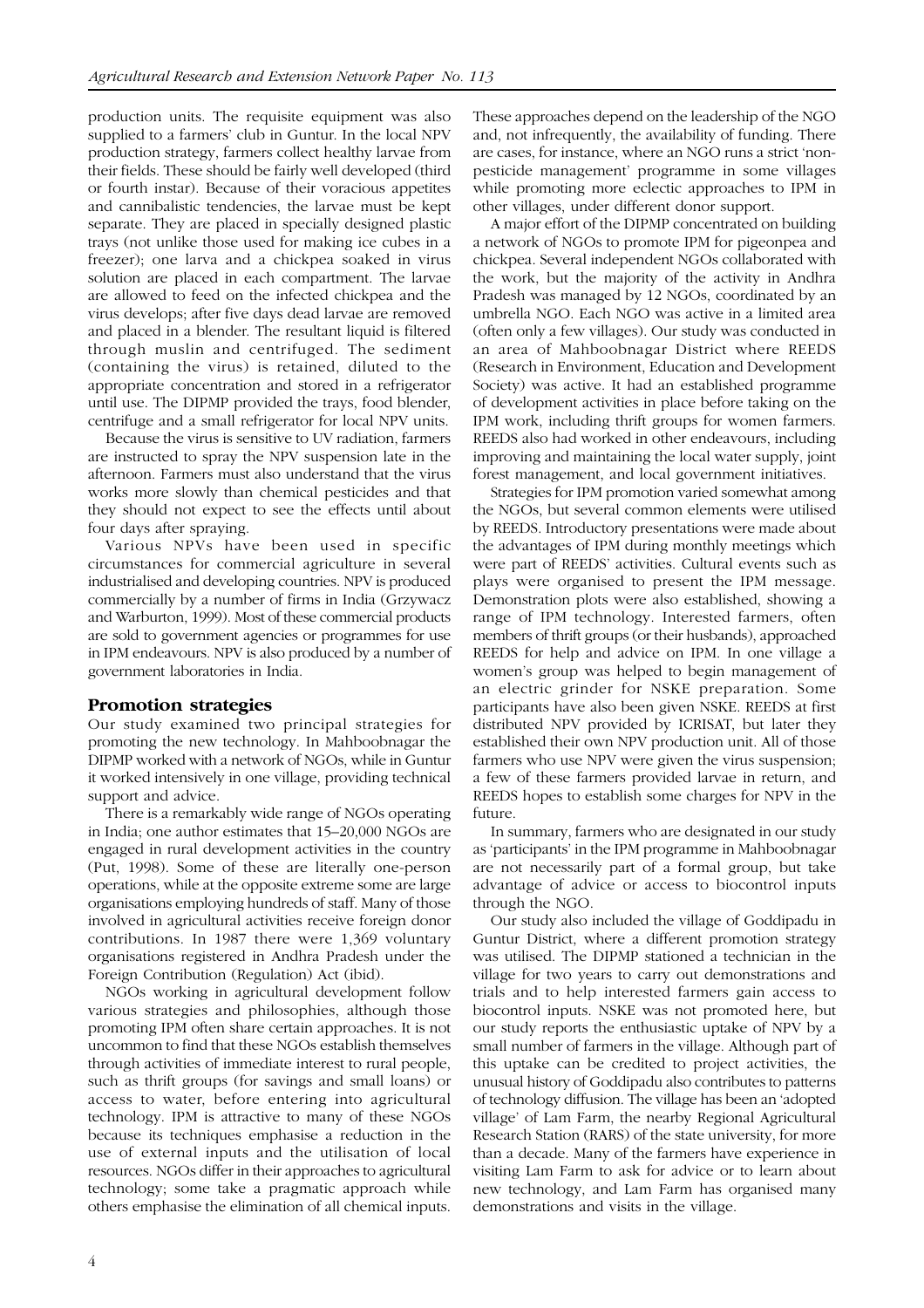As in most such instances, a small core of interested farmers leads the way in establishing and maintaining contacts with outside technicians. In Goddipadu, a group of about twenty young men has recently established a farmers' club in order to facilitate these types of links. Several members of this club are among the most enthusiastic users of NPV. In 2000, the project donated the equipment for an NPV production facility to the farmers' group. Although many farmers in the village are familiar with the project activities, for the purposes of this study, Guntur 'participants' are those farmers who are currently using locally prepared NPV on pigeonpea.

## **4 TECHNOLOGY UPTAKE**

### **The adoption study**

This paper reports some of the results of an adoption study carried out in February 2001. More complete information is available in Tripp and Ali (2001). The study in Mahboobnagar included three villages which participated in the DIPMP through activities directed by REEDS. The survey included a village that had been one of the first to receive attention when the IPM programme began three years ago, a village that joined a year later, and a village that had just completed its first year in the programme. Information from these three villages was complemented by interviews with farmers in two nearby non-project villages.

In Guntur, the DIPMP concentrated in Goddipadu village. The survey included participating and nonparticipating farmers in this village. In selecting a second village for comparison, we chose one where a few farmers had purchased commercial NPV, prepared by a small firm near the town of Guntur. The second village (Uppalipadu) was within ten km of Goddipadu and seemed representative of the area in other ways, and we wished to take advantage of this relatively unusual instance of commercial biocontrol use to learn more about farmers' experience.

In those Mahboobnagar villages where the project was established, we made an attempt to interview farmers who were particularly active in following the IPM recommendations. We also obtained a list of all pigeonpea growers in these villages and randomly selected a sample of non-participating farmers. We were able to interview a total of 17 participants and 13 nonparticipants in the three villages. In the two non-project villages we approached the village authorities and obtained a list of all farmers. From these lists we randomly selected ten farmers from each village. In Guntur, we interviewed all eight of the current participants in Goddipadu village and used a village list to randomly select eight other pigeonpea growers for comparison. In Uppalipadu, we traced five of the six farmers who had purchased commercial NPV and interviewed an additional eight farmers who were randomly selected from a register provided by the village authorities. (In addition, we conducted a group interview in a third village where some farmers had experience with NPV through contacts with Lam Farm or through using the commercial product.)

Our study was carried out in a very restricted time frame and with a small budget, so our sample size is necessarily limited. In addition, the farmers in the survey fall into several different categories (e.g., divided by participation, region or type of village), so when we make comparisons among categories we will necessarily be referring to small numbers of farmers. This makes strict statistical tests difficult in many cases, but we believe that the data are sufficient to tell a consistent and useful story.

## **Technology utilisation**

#### *Neem seed kernel extract (NSKE)*

All but one of the 17 IPM farmers in our Mahboobnagar sample used NSKE during the 2000 season. The number of applications varied from one to ten; the mean was 3.4 and 75% of the farmers applied NSKE between two and four times. Four of the farmers also reported using the NSKE on groundnut. All but two of the farmers were satisfied with the results and said they would continue.

There were, however, concerns from a number of the farmers regarding the labour requirements of kernel collection and/or grinding. Several farmers had used NSKE in the past but had found its preparation too laborious and discontinued its use. All but two of the NSKE users collected the kernels themselves; one farmer purchased all of the kernels and another purchased some to supplement his own collecting. Two of the farmers ground all the kernels at home and another two ground some at home, but the rest used the grinder provided through REEDS. Only two of the 12 farmers who relied exclusively on the NGO grinder reported paying anything for the grinding.

In both Mahboobnagar and Guntur a number of farmers also reported experience with commercial neem oil. This is available in a few shops and in some areas it is recommended and even subsidised by the DOA. In Mahboobnagar eight (16%) of the farmers in our sample had tried neem oil on pigeonpea in the past two years (including four of the IPM farmers), although only half were satisfied with the result. In Guntur 18 (62%) of the farmers had experience with neem oil, mostly on pigeonpea or cotton, but only two (11%) of them were satisfied with the result.

In summary, almost all of the IPM farmers in Mahboobnagar used NSKE, mostly derived from neem kernels they had collected themselves. They prepared the extract themselves, but in most cases the difficult task of grinding had been done without charge through the NGO. They were generally pleased with the results and claimed they would continue to use NSKE. Their experience is in contrast to many of the farmers in both areas who had tried commercial neem oil and found it unsatisfactory.

#### *Nucleopolyhedrovirus (NPV)*

Ten of the 17 IPM farmers in Mahboobnagar used NPV on their pigeonpea in 2000. In all cases the NPV was prepared for them by the NGO without charge, although two of the farmers reported providing larvae for the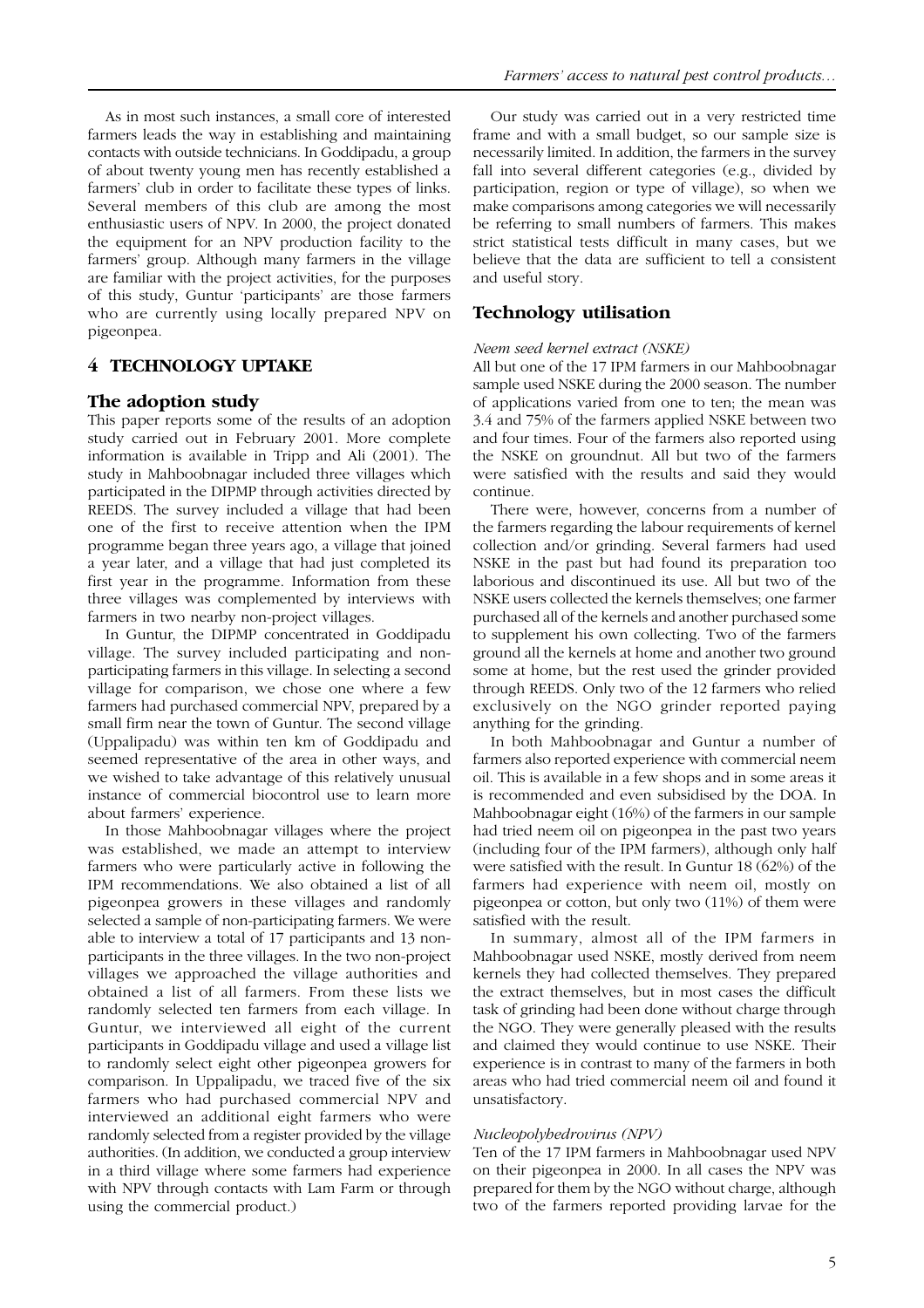| NPV users                                  | Apply NPV<br>only in late<br>afternoon | Recognise that<br>NPV is specific<br>for pod borer |
|--------------------------------------------|----------------------------------------|----------------------------------------------------|
| IPM farmers,<br>Mahboobnagar<br>$(N=10)$   | 30%                                    | $0\%$                                              |
| IPM farmers,<br>Guntur $(N=8)$             | 100%                                   | 88%                                                |
| Commercial NPV<br>users,<br>Guntur $(N=5)$ | 100%                                   | 60%                                                |

virus multiplication. Four of the farmers used NPV once, four applied it twice, and two farmers applied it three times. On the instruction of the NGO, most of these farmers added some laundry bluing agent to the NPV (to help absorb UV light). All but one of the farmers were satisfied with the performance of NPV and all claimed they would use it again.

In Guntur, the eight IPM farmers in Goddipadu all used NPV that they prepared themselves, using equipment provided by the project. The average number of applications of NPV was 4.5, significantly higher than in Mahboobnagar. All of these farmers claim they will continue to use NPV.

In addition, we talked to five farmers in Uppalipadu who had purchased commercial NPV through a contact the company had made in the village. Three of these farmers applied it once, and one each used it two and three times, respectively. They all had been told by the company representative to add *jaggery* (raw sugar, to stimulate feeding) and bluing agent to the commercial product. Two of these farmers claim they will use NPV next year, one will not, and two are undecided. Farmers in a group interview in a third village who had experience with both locally produced and commercial NPV were generally pleased with NPV, although they were concerned about the length of time it took to act and expressed the opinion that high temperatures adversely affected its performance.

Table 3 shows two features of NPV use related to the unique nature of this product. Because NPV is sensitive to UV radiation, farmers are told to spray in the late afternoon. In this way the product has the rest of the evening and night to be ingested by the larvae, which tend to be more active in the evening in any case. However, farmers usually apply conventional pesticides earlier in the day, and changing the time of application may not be acceptable unless the farmer understands the rationale behind the recommendation. A minority of the NPV users in Mahboobnagar followed this recommendation but most applied NPV early in the morning. In contrast, all of the farmers in Guntur followed the recommendation for late afternoon application.

In addition, it is helpful if the farmer understands that NPV is a special product effective against only one kind of pest. None of the farmers in Mahboobnagar appeared to understand this message, while the majority in Guntur recognised the specificity of NPV.

In summary, virtually all of the farmers who used locally prepared NPV were satisfied with the results and will continue to use the product. Most of those farmers in Mahboobnagar have been provided the NPV free of charge. The farmers in Guntur, on the other hand, are accustomed to preparing their own NPV, and they use the NPV more extensively than do their counterparts in Mahboobnagar. The farmers in Guntur who tried commercial NPV gave it a cautious test, and their opinions are divided regarding its efficacy. Most farmers in Guntur have a better grasp of the specificity of NPV than do those in Mahboobnagar.

#### **Impact**

The project obviously has been successful in introducing farmers to two useful pest control products, NSKE and NPV. IPM farmers have either prepared these products for themselves or had them provided by an NGO. The majority of these farmers are satisfied with the performance of the new products and say they will continue to use them. However, there is very little evidence (at an admittedly early stage) that these practices are spreading spontaneously to other farmers.

|                                                                                                    | Table 4 The effect of IPM participation on pesticide use in Mahboobnagar |                                                                                                  |                                             |                                   |
|----------------------------------------------------------------------------------------------------|--------------------------------------------------------------------------|--------------------------------------------------------------------------------------------------|---------------------------------------------|-----------------------------------|
| Farmers                                                                                            | Pigeonpea<br>area (ha)                                                   | Number of pesticide<br>applications in 2000                                                      | Number of pesticide<br>applications in 1999 | Number of different<br>pesticides |
| <b>IPM</b> farmers<br>$(N=17)$                                                                     | 1.0 <sup>a</sup>                                                         | 2 <sup>b</sup>                                                                                   | 2.6                                         | 1.1 <sup>d</sup>                  |
| Non-IPM<br>farmers in project<br>villages $(N=13)$                                                 | 0.7 <sup>a</sup>                                                         | $3.5^{b,c}$                                                                                      | 3.9                                         | 2.1 <sup>d</sup>                  |
| Farmers in<br>non-project<br>villages $(N=20)$                                                     | 1.5 <sup>a</sup>                                                         | 5.5 <sup>c</sup>                                                                                 | 4.4                                         | 1.7                               |
| a. differences significant by t-tests at $p<01$<br>b. difference significant by t-test at $p<0.05$ |                                                                          | c. difference significant by t-test at $p<01$<br>d. difference significant by t-test at $p<0.05$ |                                             |                                   |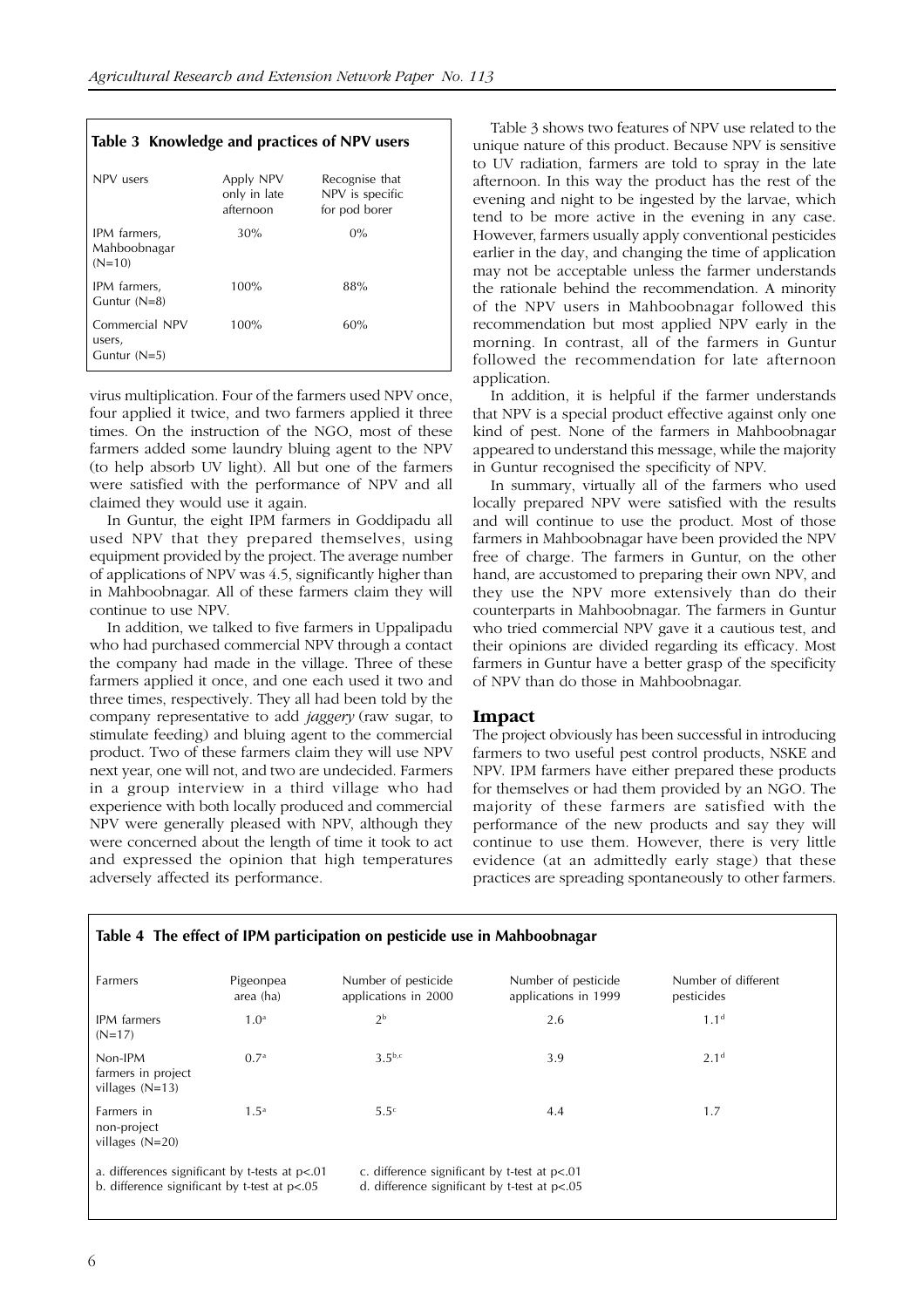Does the use of NSKE and NPV alter other pest control practices? Table 4 shows that the IPM farmers make significantly less pesticide applications and use fewer different pesticides than their neighbours in the same villages. Their use of pesticide is also less than those farmers in non-project villages. It is difficult to say if these differences are solely due to participation in the programme, or if other factors (such as differences in farm type or self-selection of participants) also contribute. However, one answer is provided by the sample from the village in Mahboobnagar where farmers are in their first year of participation. The IPM farmers made less than half of the pesticide applications that they made the previous year (1999), while the non-participants made, on average, exactly the same number of applications. It also should be noted that in addition to using fewer pesticides, two-thirds of the instances of pesticide use by IPM farmers are endosulfan (which is one of the products tolerated by the IPM programme), while only about one-third of the pesticide use by farmers in the rest of the Mahboobnagar sample is endosulfan.

In Guntur, the study concentrated on NPV. Table 5 compares pesticide practices for the three types of farmers in Guntur (IPM farmers, commercial NPV users, and others). The IPM farmers made significantly fewer pesticide applications in 2000 (and in 1999, when they were also participating in project activities) than other farmers, and they used fewer different pesticides.

The sample of commercial NPV users in Uppalipadu is too small to be able to draw any firm conclusions, but it would appear that for the most part they are simply testing NPV as they would any conventional pesticide and that its use has not contributed to any significant change in their practices. In the village where we held the group interview, we found that NPV is treated as an additional pesticide, rather than as a radically different approach. These farmers often mix NPV with conventional pesticides, and claim that they usually reduce the normal dose of the conventional pesticide in such a mixture.

There is thus strong reason to believe that participation in the IPM programme has made a significant change in the pest control practices of farmers. Not only do they make fewer applications of pesticide but they also use fewer different pesticides. We may ask whether these changes represent a sustainable alteration in pest control practices. On the one hand, farmers' general enthusiasm for the new products is a positive sign. On the other hand, we must recall that the adopters in Mahboobnagar have been provided NPV at no charge and, in the majority of cases, have been provided access to grinding facilities for producing NSKE. In addition, many of the adopters (including a few farmers who have not used any pesticides in 2000) are beneficiaries of other activities of the NGO (such as thrift groups or the provision of other services) and thus have an added incentive to follow the IPM recommendations. Whether the use of these biocontrol products will continue in the absence of these subsidies and incentives or, more importantly, whether the practices will spread to other farmers, remains to be seen.

In Guntur, the members of the Goddipadu farmers' group are enthusiastic users of NPV and will certainly continue in the immediate future. But they too have been provided equipment for NPV production, and in any case are farmers who are particularly anxious to collaborate with the local research station. Most other farmers in the village whom we interviewed were familiar with NPV but professed little interest in using it. Indeed one non-participating farmer had decided to use no pesticides on his pigeonpea this year (based on experience with cotton). Although he was familiar with the NPV technology he believed the production process was too time-consuming to be worthwhile. In the nearby village of Uppalipadu, the few farmers who had tested commercial NPV were divided in their opinions about the product.

Another way of assessing the sustainability of the IPM recommendations is to examine farmers' opinions about pesticides and their rationale for using alternative products. The IPM message is based in part on concerns about the safety and efficacy of conventional pesticides. Table 6 summarises responses to questions that we asked Mahboobnagar farmers regarding the performance of pesticides and (in the case of NPV and NSKE users), the rationale for using natural pest control products. A little

|                                                                                                                                             | Table 5 The effect of IPM participation on pesticide use in Guntur |                                             |                                             |                                   |
|---------------------------------------------------------------------------------------------------------------------------------------------|--------------------------------------------------------------------|---------------------------------------------|---------------------------------------------|-----------------------------------|
| Farmers                                                                                                                                     | Pigeonpea<br>area (ha)                                             | Number of pesticide<br>applications in 2000 | Number of pesticide<br>applications in 1999 | Number of different<br>pesticides |
| <b>IPM</b> farmers<br>$(N=8)$                                                                                                               | 1.7                                                                | 1.3 <sup>a</sup>                            | 2.3 <sup>b</sup>                            | 1.9 <sup>c</sup>                  |
| Farmers using<br>commercial NPV<br>$(N=5)$                                                                                                  | 2.7                                                                | 4                                           | 5.4                                         | 4.2                               |
| Other farmers<br>$(N=16)$                                                                                                                   | 1.7                                                                | 5.4a                                        | 5.8 $b$                                     | 4.1 <sup>c</sup>                  |
| a.Difference significant by t-test at p<.001<br>b.Difference significant by t-test at p<.01<br>c.Difference significant by t-test at $p<01$ |                                                                    |                                             |                                             |                                   |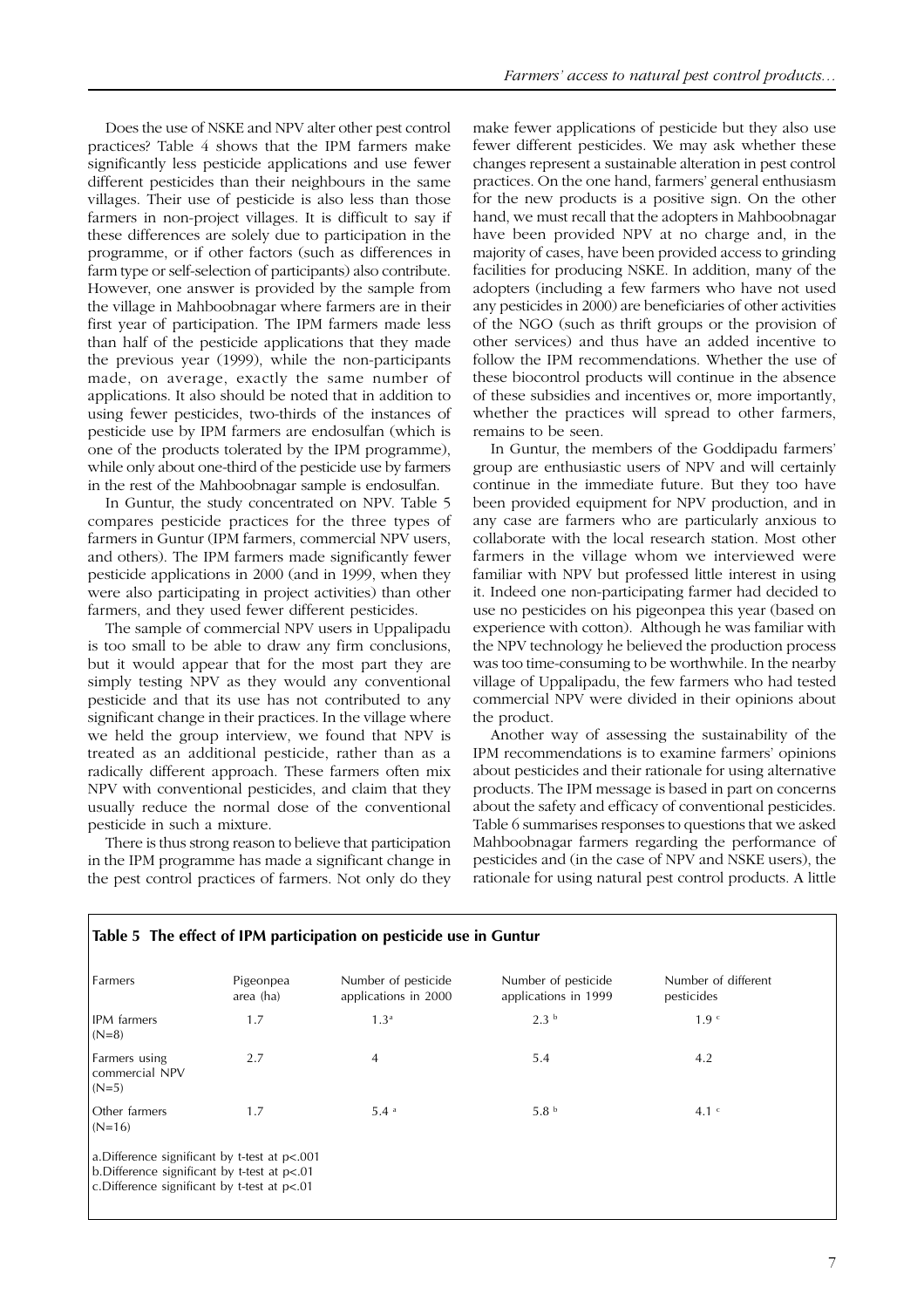less than half of the farmers believe that conventional pesticides are still as effective as they were in the past. There is no difference in the opinions of the IPM and non-IPM farmers in this regard. Likewise, the vast majority of both types of farmer believe that pesticides have a positive effect on plant growth. Most of the farmers in both groups are also very casual in their concerns about health risks from pesticides. Although some acknowledge that they have suffered difficulties, this is often seen as a badge of honour, and many claim that pesticides are not dangerous if handled with care. A number of those who complain of the declining efficacy of pesticides joke that if the products don't even kill the insects anymore they can't be harmful to humans. On the other hand, there is evidence that a larger proportion of the IPM farmers have accepted the message that pesticides can be harmful to beneficial insects.

When the Mahboobnagar IPM farmers were asked to name the advantages of the alternative products, they only mentioned effectiveness and low cost. None mentioned any environmental or health justifications. Thus it appears that although the IPM farmers are now familiar with the new products, they have adopted relatively little of the reasoning behind their promotion. Their judgements are largely based, understandably, on a search for cheap and effective methods to control the pests that destroy part of their harvest.

The situation in Guntur is only slightly different. The most outstanding feature of Table 7 is that Guntur farmers in general are less satisfied with the performance of pesticides than are their counterparts in Mahboobnagar, and they are more likely to recognise the harmful effects of pesticides. However, with the exception of beliefs about pesticides' effect on plant growth, the opinions of the IPM farmers cannot be distinguished from those of the other farmers.

A notable difference between IPM farmers in the two study areas is that the majority in Guntur mention health or environmental concerns as a justification for the use of NPV. But farmers still place efficacy and cost uppermost in their considerations of pest control methods. Although NPV had caused some interest among farmers in all three Guntur villages that we visited, the arrival of a new pesticide (indoxacarb) on the market was capturing an increasing share of attention and hope.

## **5 CHALLENGES**

### **The project approach to IPM**

One of the problems in promoting IPM is the fact that the work is often carried out by a large number of uncoordinated projects. We have described the activities of one donor project, but similar IPM technologies are being promoted by other donor projects as well as by a number of government programmes and institutes. For delivering basic messages, such as the importance of reducing pesticide use, a wide range of efforts is certainly appropriate. But when the message concerns relatively complex technology (such as that described in this study), more coordination is necessary.

The promotion of most agricultural technology faces a difficult choice between widespread promotion, with an inevitable sacrifice in the quality of the message, and intensive activities in selected villages, in order to focus message delivery and demonstrate impact. There are several justifications for an intensive approach, especially for something as complex as alternative pest control products. However, there are also costs associated with an intensive strategy. Pilot projects and model villages quickly absorb most of a programme's attention, leaving little time or resources to invest in more general diffusion strategies. If one pilot village or

| Table 6 Opinions about pesticides and biocontrol products, Mahboobnagar |                                             |                                        |
|-------------------------------------------------------------------------|---------------------------------------------|----------------------------------------|
| Opinion                                                                 | <b>IPM</b> farmers<br>(proportion agreeing) | Other farmers<br>(proportion agreeing) |
| Pesticides are as effective as they were in the past                    | $6/13 = 46\%$                               | $12/30 = 40\%$                         |
| Pesticides have a positive effect on plant growth                       | $15/17 = 88\%$                              | $31/33 = 94\%$                         |
| Pesticides harm beneficial insects                                      | $7/17 = 41\%$                               | $5/32 = 16\%$                          |
| Pesticides have caused health problems                                  | $5/16 = 31\%$                               | $11/33 = 33\%$                         |
| Health or environmental factors help justify the use of NSKE            | $0/14 = 0\%$                                | N/A                                    |
| Health or environmental factors help justify the use of NPV             | 0/7<br>$0\%$<br>$=$                         | N/A                                    |

### **Table 7 Opinions about pesticides and biocontrol products, Guntur**

| Opinion                                                     | IPM farmers<br>(proportion agreeing) | Other farmers<br>(proportion agreeing) |
|-------------------------------------------------------------|--------------------------------------|----------------------------------------|
| Pesticides are as effective as they were in the past        | $2/8$ = 25%                          | $5/20 = 25\%$                          |
| Pesticides have a positive effect on plant growth           | $0/8 = 0\%$                          | $8/20 = 40\%$                          |
| Pesticides harm beneficial insects                          | $7/8 = 87\%$                         | $17/21 = 81\%$                         |
| Pesticides have caused health problems                      | $4/8 = 50\%$                         | $8/21 = 38\%$                          |
| Health or environmental factors help justify the use of NPV | $5/8 = 63\%$                         | N/A                                    |
|                                                             |                                      |                                        |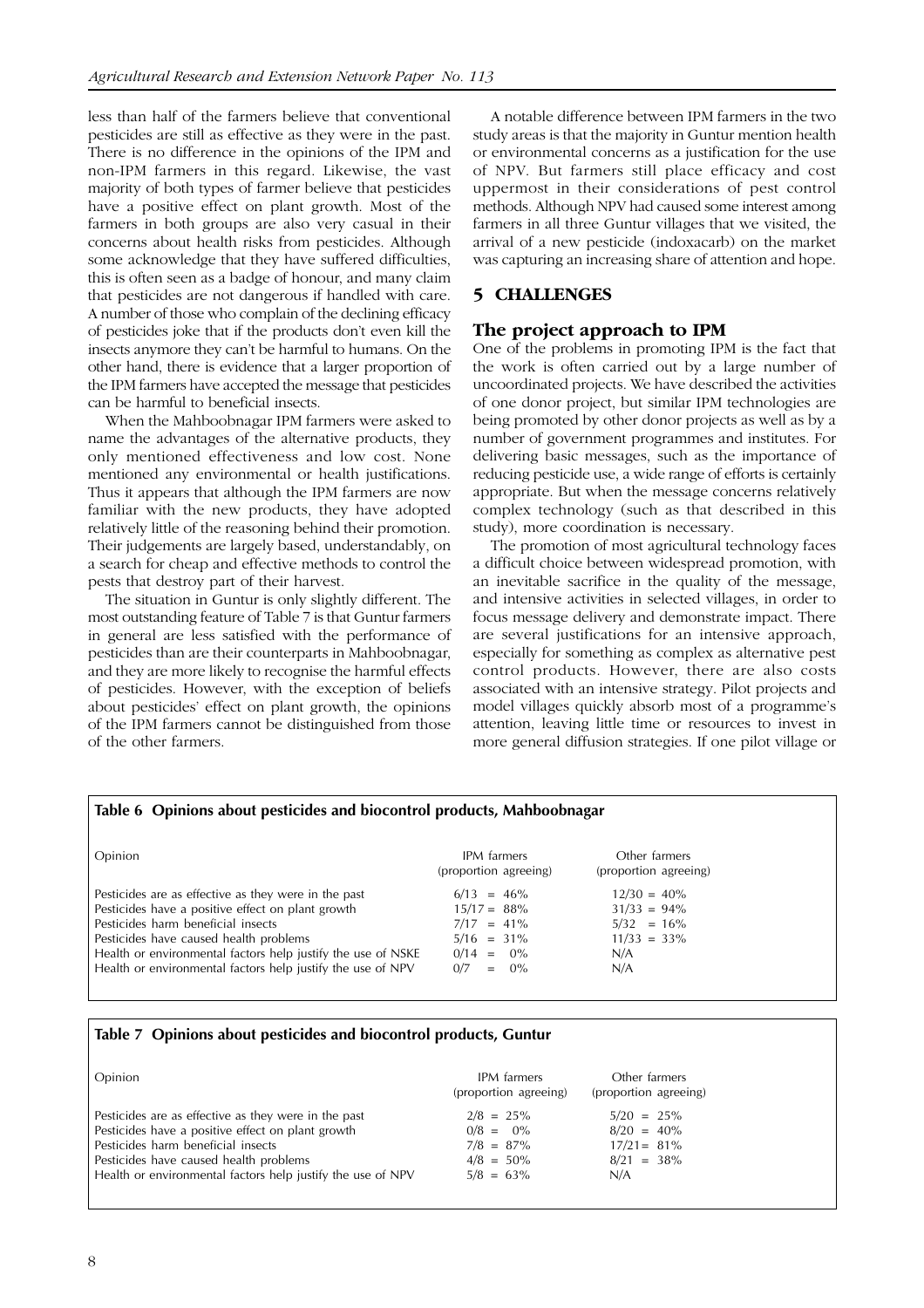project (out of perhaps several attempts) demonstrates success, this quickly becomes a focus of attention and is seen, in Chambers' (1997) phrase, as an 'island of salvation'. Such islands are useful for demonstrating potential, but if they are found in the midst of a sea of indifference, then utility for promoting broader diffusion is questionable.

There is a growing tendency to rely on NGOs for the promotion of IPM. The more effective NGOs certainly provide significant advantages for the introduction of such techniques. They have staff based in or near the target villages who are generally well regarded by farmers. The NGO staff have the presence and the dedication to work with farmers in establishing alternative crop protection practices. However, the NGOs also present a number of limitations.

In the first place, with few exceptions, the NGOs have little technical expertise. This has long been recognised as a particular weakness in NGO participation in agricultural technology development (Farrington and Bebbington, 1993). Some larger NGOs or umbrella organisations may hire technical staff who can visit the generalist field workers. Although much of the promotion activity does not require highly trained personnel, a competent system of technical backstopping is needed. It is too easy to assume that because IPM involves 'natural' or 'local' inputs it requires little understanding or experience. In the case described in this paper, little emphasis is given to utilising the discovery learning techniques that are most useful for helping farmers gain ownership of IPM techniques (S. Williamson, pers. comm.). In addition, the NGOs do not have the technical capacity to provide quality control for the NSKE or NPV that they promote.

Another problem with over-dependence on NGOs for IPM promotion is that they have little incentive to collaborate among themselves (Put, 1998). This further diminishes the possibilities of establishing an effective technical backstopping system, and it limits the degree to which they are willing to learn from each other or create the critical mass necessary to push for widespread changes in attitudes and policies towards pest control.

 Finally, it is difficult to escape the conclusion that much of the blame lies with the donors themselves. Each one is intent on carving out its own territory for a project. Jeger (2000:789) speaks of the phenomenon of proliferating IPM projects taking on 'many of the residual garments of neo-colonialism, with competing donors following different agendas'. A donor adopts a particular NGO and, if things go well, has at least one 'island of salvation' to describe in its annual report. The report is sufficient to help the donor argue for continued funding, and it has little incentive to look at the broader picture or to consider the wider impact of its activities. Indeed, because much donor support to NGOs is at a very modest level (i.e., a large number of small projects), there are few incentives or resources to do a careful evaluation of the long-term impact of the investment.

## **The goal of self-sufficiency**

A second impediment to the promotion of novel pest control products is the emphasis of most projects on self-sufficiency. Both NSKE and NPV offer several provision options, including individual farm-level production, small-scale village enterprise, and more conventional commercial production. Each option offers advantages and disadvantages. The choice should be based on criteria of efficiency and effective farmer access to technology, but unfortunately many agencies allow the presentation of a self-sufficiency image to take precedence over ensuring a viable and sustainable provision system for alternative pest control products. In the case of many NGOs, self-sufficiency is an overriding objective. NGOs can distinguish themselves, and present an attractive face to donors, if they are seen to be promoting the development of farm-level or community-level capacities. Although this is a laudable goal, when it is combined with a deep antipathy to commercial activity or to the use of external inputs, the result is an exclusive focus on village-based provision. Government entities (DOA and universities) have somewhat different motivations, but they often share a mistrust of the commercial sector.

Any pest control method that farmers can manage and maintain on their own has obvious attractions. An additional argument relates to the targeting of these techniques, as small farmers only require minimal quantities of these products, which can supposedly be made at home, while larger farmers would have to seek commercial sources of the same products. But the argument overlooks the fact that small farmers have little time to devote to additional chores such as these.

In addition, smaller farmers are not necessarily impressed with the argument that they can make something at home that their wealthier neighbours might buy in the market. Both NSKE and NPV involve planning, production and storage requirements that can make them unacceptable at the household level. Their production involves the collection of raw materials, the use of household grinding stones for non-food products, and the careful storage of the products. The time and effort required for home production of these products may outweigh their advantages, and the possibility of home production may not be enough to persuade farmers to give up chemical pesticides. Indeed, the image of a rustic, 'homemade' product may make many farmers suspicious of even trying it.

It is quite possible that while donors and their agents see themselves as championing practices that are safe, natural and self-reliant, many farmers look upon these options as crude, unpleasant and time-consuming. Nevertheless, many agencies continue to offer instructions on farm-level production, despite the fact that relatively few farmers follow through on this advice. For government programmes, such instruction on household-level production helps fulfil bureaucratic targets for 'number of farmers trained'.

These comments should not be interpreted as discouraging farm-level production of these products, but rather as a warning of the limitations and possible counterproductive aspects of exclusive reliance on this strategy. Our study found instances of farmers engaged in home production of NSKE and NPV, and where this strategy is feasible it obviously warrants promotion. We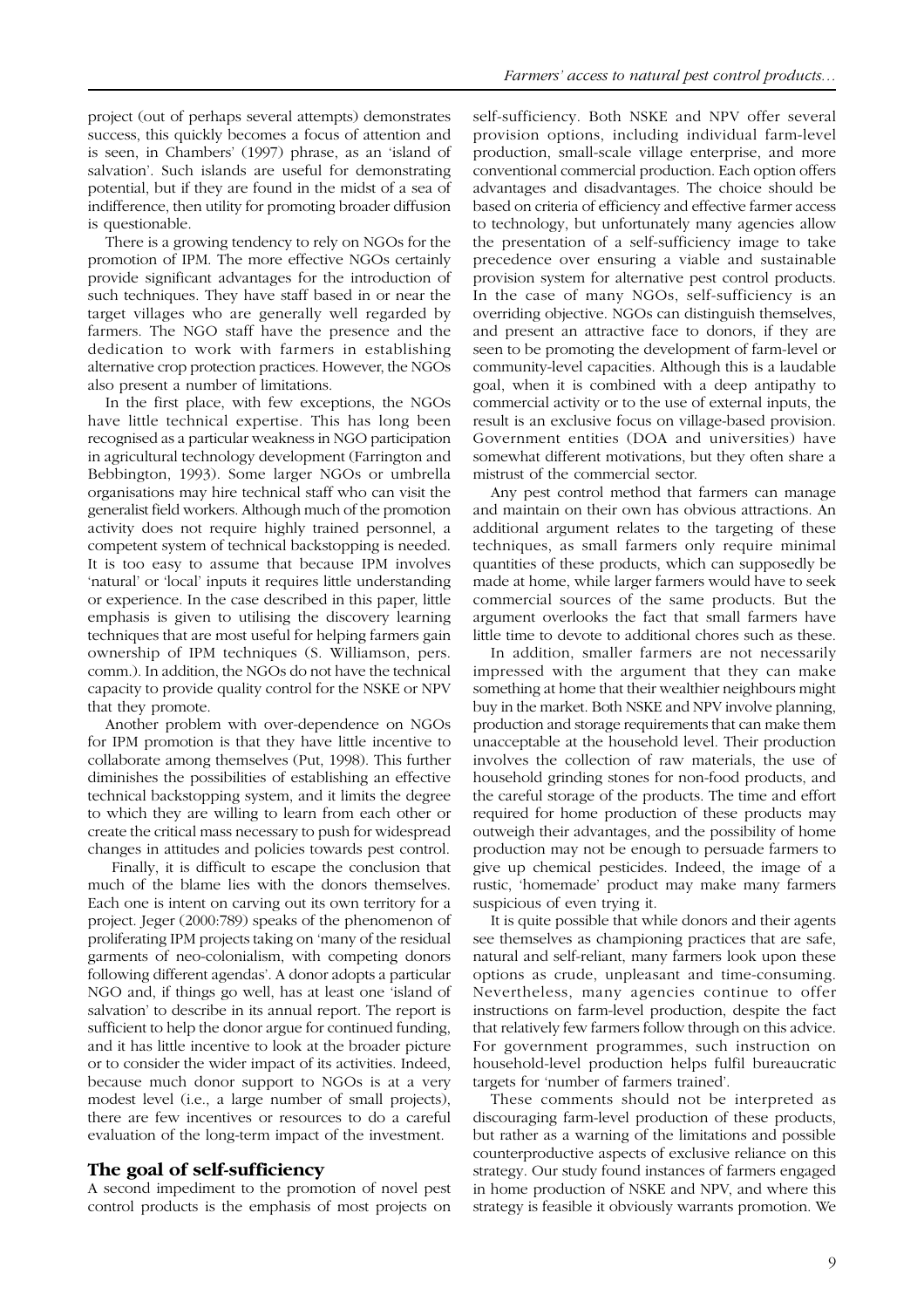also found a few farmers in Guntur who have interacted with Lam Farm and manage the production of NPV for their own use without any external technical support. But the limited spread of these techniques demands caution with respect to further promotion.

#### **Local enterprise promotion**

When agencies acknowledge that farm-level biopesticide production is not feasible, the next place to turn is local enterprise. There are a number of attempts to establish village-level enterprises for the production of NSKE and NPV.

#### *Neem seed kernel extract (NSKE)*

For NSKE production, one of the major bottlenecks is the grinding process. Grinding the moist neem kernels at home takes time, and the residue is difficult to clean from the stone. An alternative is a small electric grinder, readily available for under US\$100. Although no individual household could afford such equipment, it is an input that projects (or government agencies or political parties) can provide to farmers' groups or women's associations. It is reasonable to propose that these groups can charge a fee for the custom grinding of neem kernels brought in by individual farmers. This process is already in place with several groups, although it remains to be seen if the groups can manage the process without continued external support. To be sustainable, the group enterprise must save enough from its earnings to cover electricity, repairs and depreciation. In addition, clear responsibilities must be defined within the groups for day-to-day operations and financial management.

If there is demand for such village-level custom grinding, and the local enterprise is well managed, it might consider expanding to the production and marketing of NSKE. This would appeal to those farmers who are unable to collect their own neem kernels. In many areas of Telangana the neem kernels are generally available for collection but sometimes they are sold to the agents of neem oil manufacturers. Thus enterprise members would either have to devote their own time to collecting the kernels or pay others to do so.

The highest priority for establishing a village NSKE enterprise would be in those communities in less advanced agricultural areas where locally-produced NSKE might be of interest and where the income-earning possibilities from contract grinding or kernel collection would be appreciated. It is possible to imagine such small operations being successful, especially when farmers learn the appropriate use, and limitations, of NSKE. It also has a higher chance of success in villages where the DOA does not provide subsidised commercial neem oil to farmers.

#### *Nucleopolyhedrovirus (NPV)*

The material and logistic requirements for local NPV production are greater than those for NSKE, although there are several possibilities. Our study found three different strategies for local NPV production.

The first is a model promoted by the DIPMP project, in collaboration with NGOs. Equipment has been provided in several locations for local NPV production; the total value is about US\$450. The idea is that a local group will manage this equipment for NPV production. Farmers are to bring in larvae to the facility; these are infected, processed, and the resultant virus suspension returned to the farmer five or six days later.

This basic strategy raises a number of questions. First, in order to pay for the upkeep and maintenance of the equipment, as well as for the labour involved in NPV production, a fee will have to be charged to farmers. Second, it is not clear if farmers will be willing to wait while their larvae are processed, especially if their crop is being damaged by insects. It may be useful to offer a payment for larvae that farmers or labourers could collect and sell to the facility, in order to offer NPV immediately to buyers (several small commercial firms which produce NPV purchase larvae from farmers or labourers). In any case, careful screening of delivered larvae is required to select those of the appropriate growth stage for virus multiplication. (An alternative would be to establish some type of rearing facility, but this would require additional skills and resources.) In addition, a locallevel NPV facility needs a secure room or building in which to store the equipment. Finally, such an operation obviously requires a trained operator and careful financial management.

Although several NGOs aspire to establish this type of enterprise, and some of them have experience in using the equipment for NPV production, none has yet attempted to charge for NPV (beyond an occasional token request for larvae), and it is not clear how the transition to a financially sustainable operation will take place.

A second example of NPV production is provided by the group of farmers at Goddipadu. Some of them have been using NPV for several years, through contacts with Lam Farm and with the project technician. A set of equipment was provided to them in 2000 and they used this to produce NPV for their own use. They store the equipment in a building which has been loaned to them, and are trying to convince the local authorities to provide them with a vacant storeroom. All of the farmers understand the NPV production process, and they propose that each farmer manages his own NPV production. Because the equipment has been donated and each farmer is to manage his own production, there are no current plans for any charges. It is not clear how the equipment is to be maintained, however. The operation is certainly viable at its current scale, as it is an activity managed by a small group within a farmers' club who share ties of kinship and caste affiliation. But there would be problems in any significant expansion of this model to accommodate many other farmers. At the present time, however, there appears to be little demand from other farmers for access to these facilities.

A third example of local-level NPV production is found at the village of Pasumaru (Guntur District), where we met with a group of farmers. The village has good contacts with scientists at Lam Farm and has in the past been the site of ICRISAT experiments. About seven years ago a farmer from the village read about NPV in the local agricultural magazine (*Anadata*) and went to Lam Farm to learn more. He was provided with an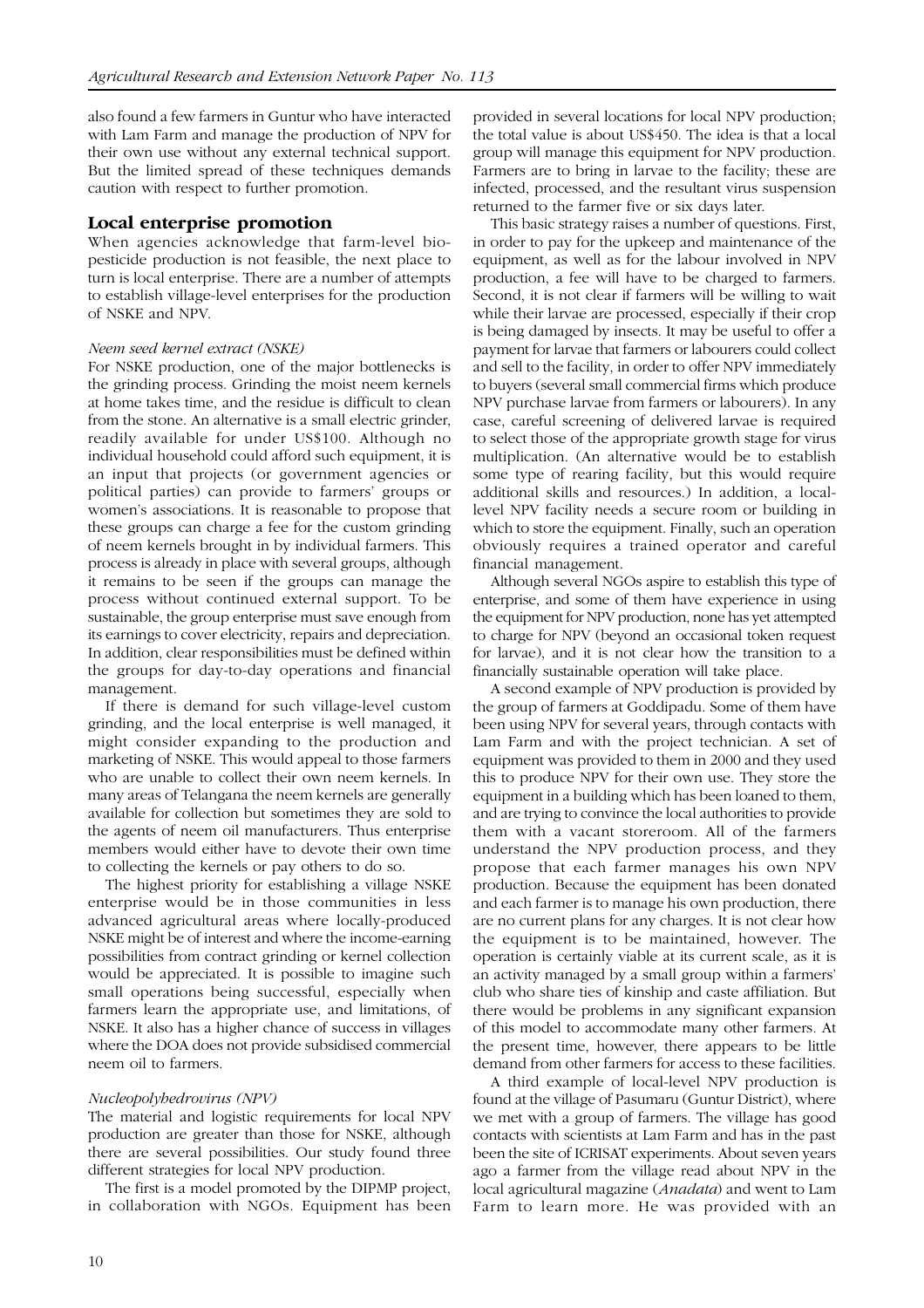introduction to the technology and was given some of the virus. He used it on his farm, collected the infected larvae, and made a fresh preparation of NPV. (He used no special equipment; the infected larvae were soaked in water for several days to help them decompose, then crushed by hand. The home-made virus suspension was stored from one season to the next in a tightly sealed plastic jug buried in the ground.)

Several other farmers in the village became interested in the technique, and one man began to produce NPV for sale. The emerging entrepreneur is a local farmer of modest means, who professes no specialised training or background. Over a period of several years he developed his own production facility. He used a virus solution that he stored from year to year, although three years ago he returned to Lam Farm for a fresh supply. His production process depends on fresh larvae that he collects himself. These are fed on virus-infected chickpeas in a system of his own invention. Realising that the larvae must be kept separate during the feeding stage, he devised a method based on discarded injection vials available for a small cost at hospitals. He employed two local people to help in the production process. In the best year, he produced NPV from 100,000 larvae for sale to other farmers.

Unfortunately, this imaginative local enterprise has not been financially successful. The farmer has had difficulty collecting payments from his friends and neighbours to whom he supplies the virus. In 2000 he only produced enough NPV for his own needs. Several other farmers in the village produce their own NPV as well, and two farmers this year purchased commercial NPV.

The local-level enterprises for producing natural pest control products face several problems. Two of the most important are quality control and marketing.

Quality control is an issue that affects many agricultural inputs. In a local-level enterprise there is little concern about deliberate fraud, but the production of complex biological inputs requires careful oversight and supervision. NSKE is the easier case of the two examples, and presumably quality can be ensured as long as there is adequate attention given to the care and storage of the raw materials. For NPV, however, there are greater concerns. In theory, an initial quantity of virus is simply recycled through various generations of the pest. But the virus may be inadvertently lost, diluted or contaminated. There is no way to recognise such problems without a trained technician and an adequate microscope. Experience has shown that the quality of informally produced NPV is often deficient (D. Grzywacz, pers. comm.). Commercial NPV operations must be subject to some sort of periodic quality control (Jenkins and Grzywacz, 2000). It is not clear what provisions should be made for such quality control for village-level groups, or who would pay for it.

Perhaps the biggest uncertainty related to the viability of village-level enterprise is marketing capacity. Most of the groups formed to date are producing NSKE or NPV for their own use, and little or no money changes hands. The NGOs may aspire to seeing these operations placed on a firmer financial base, but no one has yet estimated what would have to be charged for the products in order to compensate enterprise members' time and to pay for materials and equipment. In addition, there is little thought to how, or how widely, these products would be marketed. Would the enterprise be confined to a single village? If not, how would the products be promoted and sold more widely? The Pasumaru case illustrates the difficulties for a local entrepreneur to convince his neighbours to pay for a home-made product.

The potential problems facing these village-level enterprises (access to source materials, quality control, financial management, marketing) are very similar to those facing the similar strategy of village-level seed enterprises. This strategy has been promoted in many countries (including India) by donors, NGOs and government agencies (Tripp, 2001). It has met with very limited success, for a variety of reasons. Among the most relevant to our interests are the very limited size of market that a local enterprise can serve, lack of assured access to technical advice and quality control, and almost total lack of experience in managing a commercial operation.

# **6 POSSIBLE SOLUTIONS**

## **A coordinated approach**

It is widely recognised that the successful introduction of IPM requires a comprehensive approach including attention to the policies that support farmer access to new technology (Mumford and Stonehouse, 1994). It is well beyond the scope of the present study to identify specific policies to make IPM a reality in India. Nevertheless, our results point to clear deficiencies in the coordination of activities such as village-level technology testing and the provision of adequate information to farmers. We have pointed out that much of the blame lies with the uncoordinated approach taken by various donors in their promotion of IPM. In addition, there are a numer of strategic changes that can be made in IPM projects.

One of the most important vehicles for promoting agricultural technology is farmer-to-farmer diffusion. Farmers learn about new techniques and inputs by watching their neighbours. But IPM technology is less likely to spread from one farmer to another if farmers do not understand the practices that are being promoted. Our study uncovered evidence of imperfect understanding of the IPM message. One way to promote farmer ownership of the technology is to provide more opportunities for experimentation and demonstration. The farmer field school (FFS) strategy is one way of doing this (Kenmore, 1996). But even without full-blown FFS, opportunities should be sought to provide farmers with small quantities of the new products that they can test for themselves. Equally important, demonstrations of these new inputs should focus on multiple (brief) field visits to ensure that farmers understand the applicability of particular inputs at different periods of the crop cycle (e.g., early use of NSKE), timing of application (e.g., afternoon spraying for NPV) and the mode of action of the new products.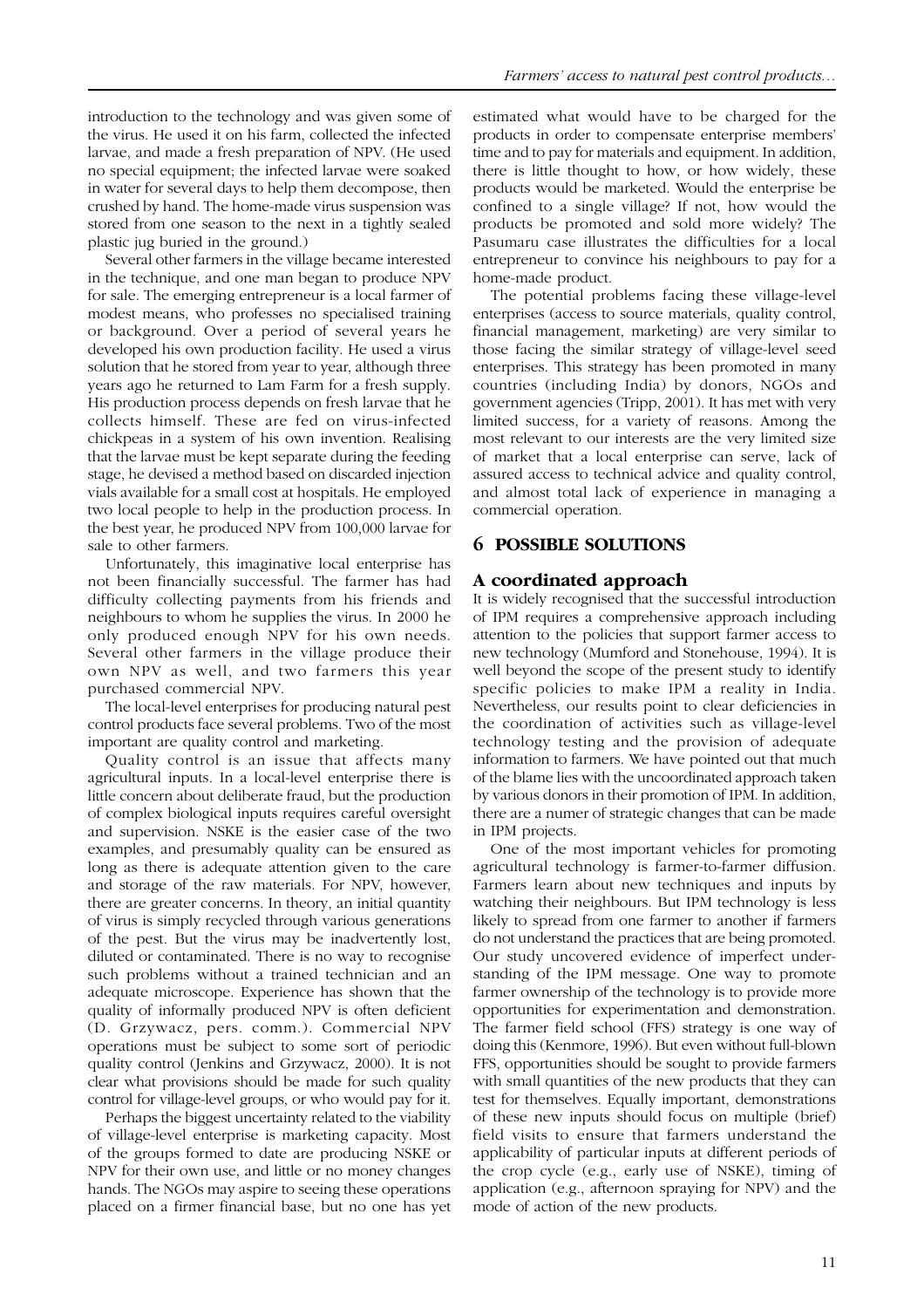Such extension techniques are to be distinguished from the current tendency to establish demonstration plots that contain all of the recommended technologies (from bird perches to solar-powered light traps). There has been much debate in the literature on adaptive agricultural research regarding the strengths and weaknesses of such a 'package approach', and we will not rehearse those arguments here. However, two points in favour of a simpler, component approach to demonstration can be made. First, the current IPM programme in pigeonpea is not a package, but rather a basket of possibilities from which farmers are making choices; this argues for expanding farmers' opportunities to understand the individual components. Second, the relatively few farmers who have 'sustainably' adopted the new technology (such as the farmers using NPV in Guntur) are those who have had the opportunity to experiment with it as a component.

There is a need for simple protocols and techniques that various agencies can use to help farmers become acquainted with biocontrol products. In addition, IPM projects must consider means of interacting with public agencies (the DOA and universities) which should be able to offer much wider possibilities for technology diffusion. Working through public agencies is admittedly a long and complex process, but it is difficult to imagine the widespread diffusion of IPM techniques and principles without significant public agency involvement.

One of the most important means of scaling up the accomplishments of IPM projects is through information provision. There is a need for simple, attractive reference material that farmers can use to help them understand and recognise IPM technologies. Although literacy rates are quite low among much of the farming population, children or neighbours can often help farmers appreciate the content of simple pamphlets or flyers, and much can be done pictorially. The tendency, however, is for each project to produce its own literature, usually in insufficient supply, and often aimed at an extension or advisor audience, rather than at widespread distribution to farmers. There is a need for modest investment in simple information materials that various projects can use and that can also be distributed through public agencies. However, such literature can only complement the experience that farmers gain from first-hand experience with the new techniques.

# **Support to the biopesticide industry**

There is much speculation about a conspiracy within the chemical industry to limit the spread of IPM. In fact, one need look no further than the donors, NGOs and government agencies that promote IPM to find a concerted effort to block the growth of any commercial capability for producing alternative pest control products. We have seen that most NGO projects have no interest in supporting the use of commercial products. This contradicts their self-sufficiency image, and if they were to promote the use of commercial products they would be, in effect, working themselves out of a job. Although the DOA often provides commercial products as part of its IPM projects, this action does not necessarily support the industry. The products are usually provided with a subsidy, against which the firms cannot compete in an open market. In addition, the government distribution of these products has other disadvantages. The DOA is not always as careful as it should be about the quality of the products it buys and distributes; hence many of the inputs are substandard, lowering their reputation in the eyes of farmers. Among the few farmers we encountered who had used NPV distributed by the DOA, none had a positive experience.

Even without these problems, the commercial provision of alternative products faces an uphill battle. In the cases of neem oil and NPV, the products' mode of action is different from that of conventional pesticides and farmers have to be alerted to what to expect. Conventional pesticides, and the promotional mechanisms and dealer networks that support them, are much more familiar to farmers, and it will take much effort to make significant inroads

Nevertheless, there are significant opportunities for commercial biopesticide production, as a number of examples from industrialised countries testifies (Marrone, 1999). Several problems of biopesticides have limited the expansion of production in industrialised countries, including the cost of production (e.g., rearing larvae), the relatively short shelf life of many of the products, and their specificity. These problems argue for a more decentralised production strategy to encourage smallscale commercial enterprise (Dent and Waage, 1999; Marrone, 1999). A local enterprise can do a better job of getting biocontrol products into the field more rapidly, hence addressing the shelf-life problem. In addition, production of specific products can be located in zones where the target crop and pests are found.

A small enterprise must be of sufficient scale to afford adequate quality control mechanisms. Quality control and supervision are particularly crucial for many microbial pesticides (Jenkins and Grzywacz, 2000). Even neem preparations require scrutiny because of their variable composition. Small-scale, environmentally friendly enterprises do not eliminate the possibility of fraud, as Ahmed and Stoll (1996) describe for the proliferation of small neem pesticide producers in Thailand. Unless individual producer reputations are well established, the presence of low-quality products on the market threatens the entire industry.

Our research encountered several small-scale enterprises producing NPV in Andhra Pradesh, and there are a number of larger firms manufacturing NPV in other parts of India (Grzywacz and Warburton, 1999). It is worthwhile considering the provision of support for such enterprises. Technical assistance and advice could be provided to place these facilities on a firmer footing. A particularly important area for assistance would be the development of adequate quality control mechanisms. It is possible to envision commercial producers of natural pest control products subscribing to a voluntary quality control regime which would help strengthen their reputation, discourage fraudulent or incompetent behaviour, and increase farmers' confidence in these alternative products. An effective voluntary 'certification' scheme for these products could also serve as an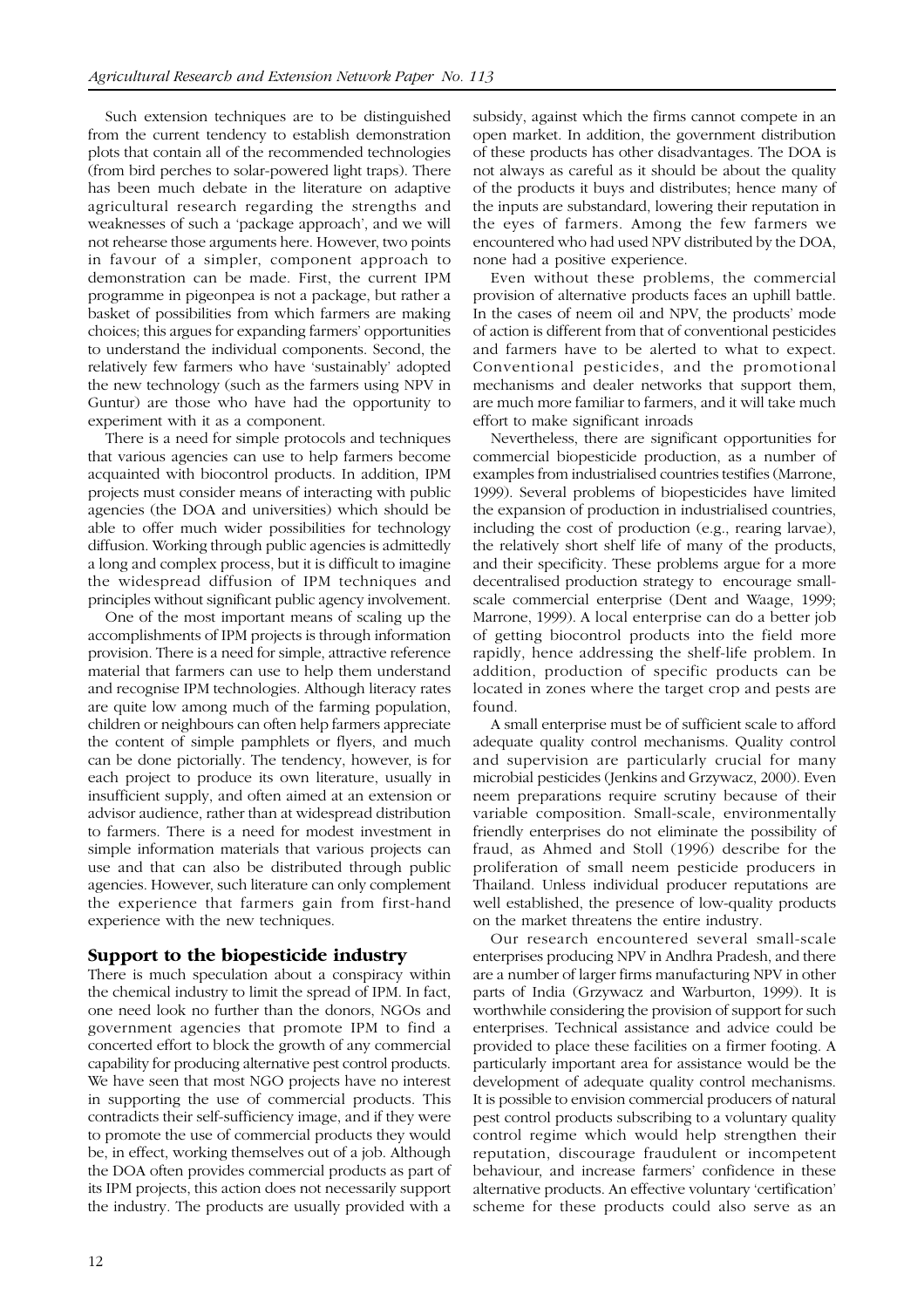example to the current government regulatory system for pesticides, which is far from adequate.

# **7 CONCLUSIONS**

The small study summarised in this paper presents positive evidence for the introduction of novel pest control inputs to small-farm agriculture. Two products, NSKE and NPV, have been shown to be useful for controlling a major pest of pigeonpea. When provided with these products, or given the opportunity to prepare them, a number of farmers have enthusiastically incorporated them in their pest management practices, contributing to a reduction in the use of broad-spectrum pesticides.

Nevertheless, there are a number of major problems to be faced. In the first place, most of the use of the products reported here has benefited from outside support and subsidy. Whether farmers would be willing to pay the true cost of these products remains to be seen. In addition, the farmers' major criteria for choosing pesticides remain efficacy and cost. Even those farmers participating in an IPM project do not assign much importance to arguments regarding health and environmental protection.

IPM addresses crucially important problems and it is an attractive area for donors and governments to be seen supporting. The result is that there is a plethora of projects, each centred on a few villages and a few crops, and each with its own philosophy. Not only is there no clear message for farmers in these cases, there is little possibility of raising the critical mass necessary to establish consistent policies. Neither donors nor NGOs have sufficient incentives to collaborate with their counterparts, and government agencies maintain a bureaucratic distance from any effective engagement with farmers.

The dispersed project strategy does not contribute to providing attractive and widely available sources of information to help farmers learn about pest control alternatives. Nor do these projects devote enough effort to building farmers' capacities to experiment and learn about the options that are on offer. Finally, dispersed projects and an over-emphasis on self-sufficiency ensure that governments are not made to see the necessity of policies which support the emergence of a commercial sector able to supply the needs of IPM.

The situation will only be improved when donors, governments and NGOs are able to collaborate on longer-term strategies emphasising farmer capacitybuilding and policy reform, rather than relying on uncoordinated short-term projects.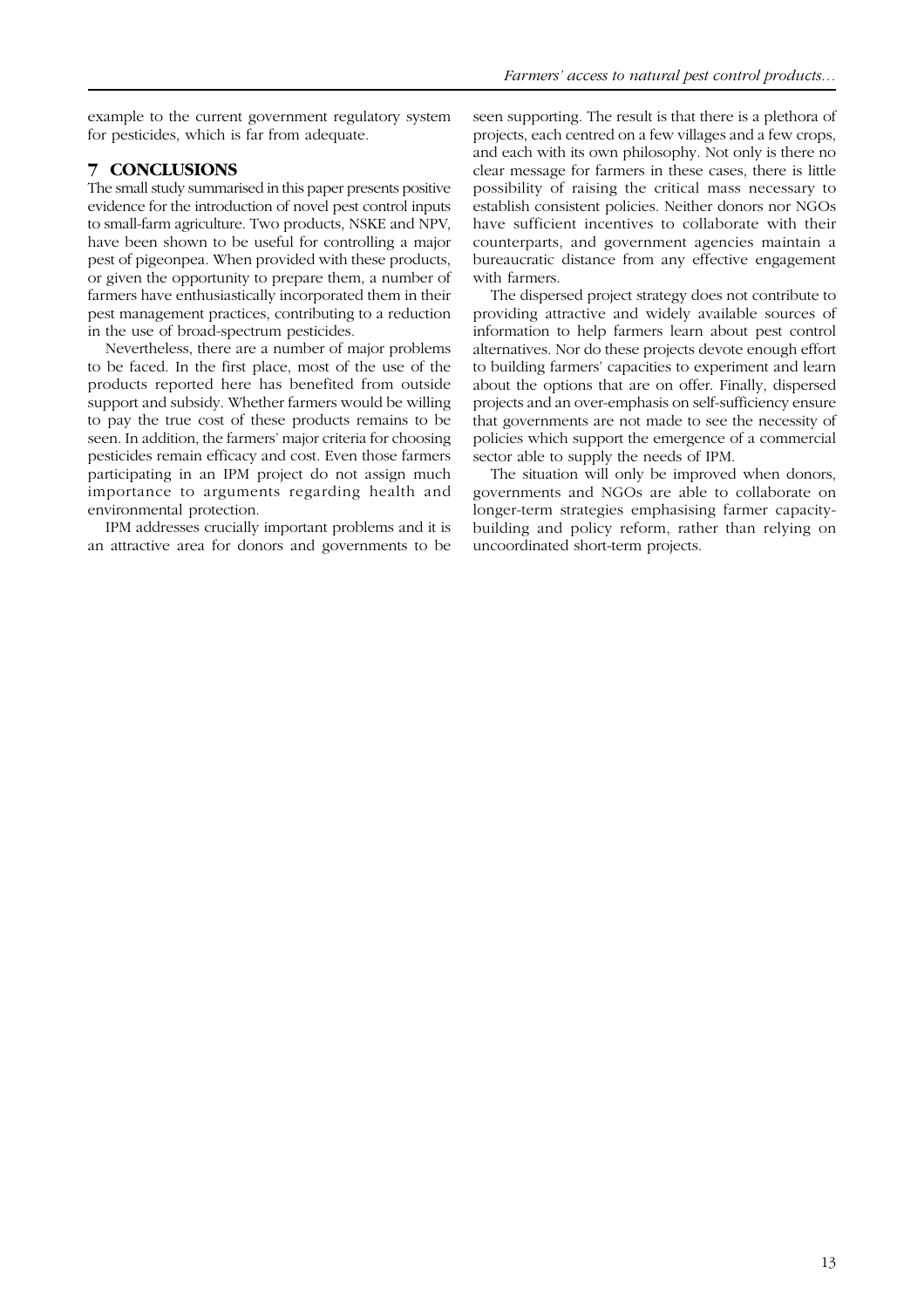#### **REFERENCES**

- Ahmed, S. and Grainge, M. (1986) 'Potential of the neem tree (*Azadirachta indica*) for pest control and rural development'. *Economic Botany* Vol. 40, No. 2, pp. 201–209.
- Ahmed, S. and Stoll, G. (1996) 'Indigenous biotechnology. Biopesticides' in J. Bunders, B. Haverkort, and W. Hiemstra (eds) *Biotechnology: Building on farmers' knowledge.* London: Macmillan.
- Chambers, R. (1997) *Whose reality counts?* London: Intermediate Technology Publications.
- Dent, D. and Waage, J. (1999) 'Wanted: Investors in biological control'. *Pesticides News* Vol. 45, pp. 10–11.
- Farrington, J. and Bebbington, A. with Wellard, K. and Lewis, D. (eds) (1993) *Reluctant partners? Nongovernmental organisations, the State and sustainable agricultural development*. London: Routledge.
- Grzywacz, D. and Warburton, H. (1999) 'An evaluation of the promotion and uptake of microbial pesticides in developing countries by resource-poor farmers: A report on Phase 1 of the CPP Crosscutting project A0805'. Unpublished report. Chatham Maritime: NRI.
- Jeger, M. J. (2000) 'Bottlenecks in IPM'. *Crop Protection* Vol. 19, pp. 787–792.
- Jenkins, N. and Grzywacz, D. (2000) 'Quality control of fungal and viral biocontrol agents – assurance of product performance'. *Biocontrol Science and Technology* Vol. 10, pp. 753–777.
- Kenmore, P. (1996) 'Integrated pest management in rice' in G. Persley (ed.) *Biotechnology and integrated pest management.* Wallingford: CAB International.
- Marrone, P. G. (1999) 'Microbial pesticides and natural products as alternatives'. *Outlook on Agriculture* Vol. 28, No. 3, pp. 149–154.
- Mumford, J.D. and Stonehouse, J. M. (1994) 'Pest management policies in less-developed countries' in R. Black and A. Sweetmore (eds) *Crop protection in the developing world.* BCPC Monograph No. 61. Farnham, UK: BCPC.
- Put, M. (1998) *Innocent Farmers?* Amsterdam: Thela Publishers.
- Reddy, V. R. (1987) *Economic history of Hyderabad State*. Delhi: Gian Publishing House.
- Reed, W. and Lateef, S.S. (1990) 'Pigeonpea: Pest management' in Y. Nene, S. Hall and V. Sheila (eds) *The Pigeonpea.* Wallingford: CABI.
- Satyanarayana, A. (1990) *Andhra peasants under British rule. Agrarian relations and the rural economy 1900–1940*. Delhi: Manohar.
- Schillhorn van Veen, T., Forno, D., Joffe, S., Umali-Deininger, D. and Cooke, S. (1997) *Integrated pest management. Strategies and policies for effective implementation*. Washington, DC: World Bank.
- Tripp, R. (2001) *Seed provision and agricultural development. The institutions of rural change*. Oxford: James Currey.
- Tripp, R. and Ali, A. (2001) 'Delivering IPM to pigeonpea farmers in India'*.* Unpublished report. London: ODI.
- Winstanley, D. and Rovesti, L. (1993) 'Insect viruses as biocontrol agents' in D.G. Jones (ed.) *Exploitation of Microorganisms*. London: Chapman and Hall.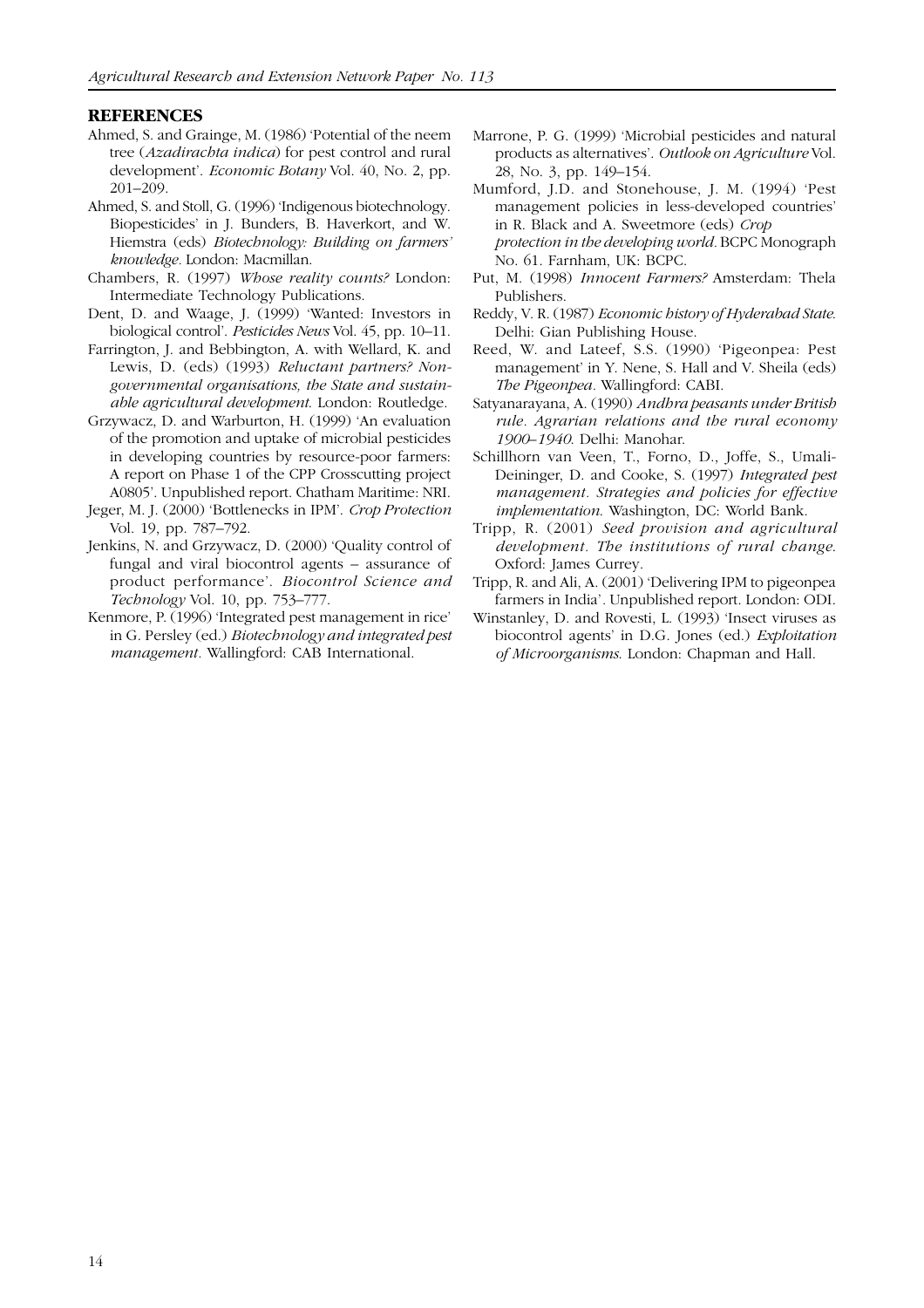*Farmers' access to natural pest control products…*